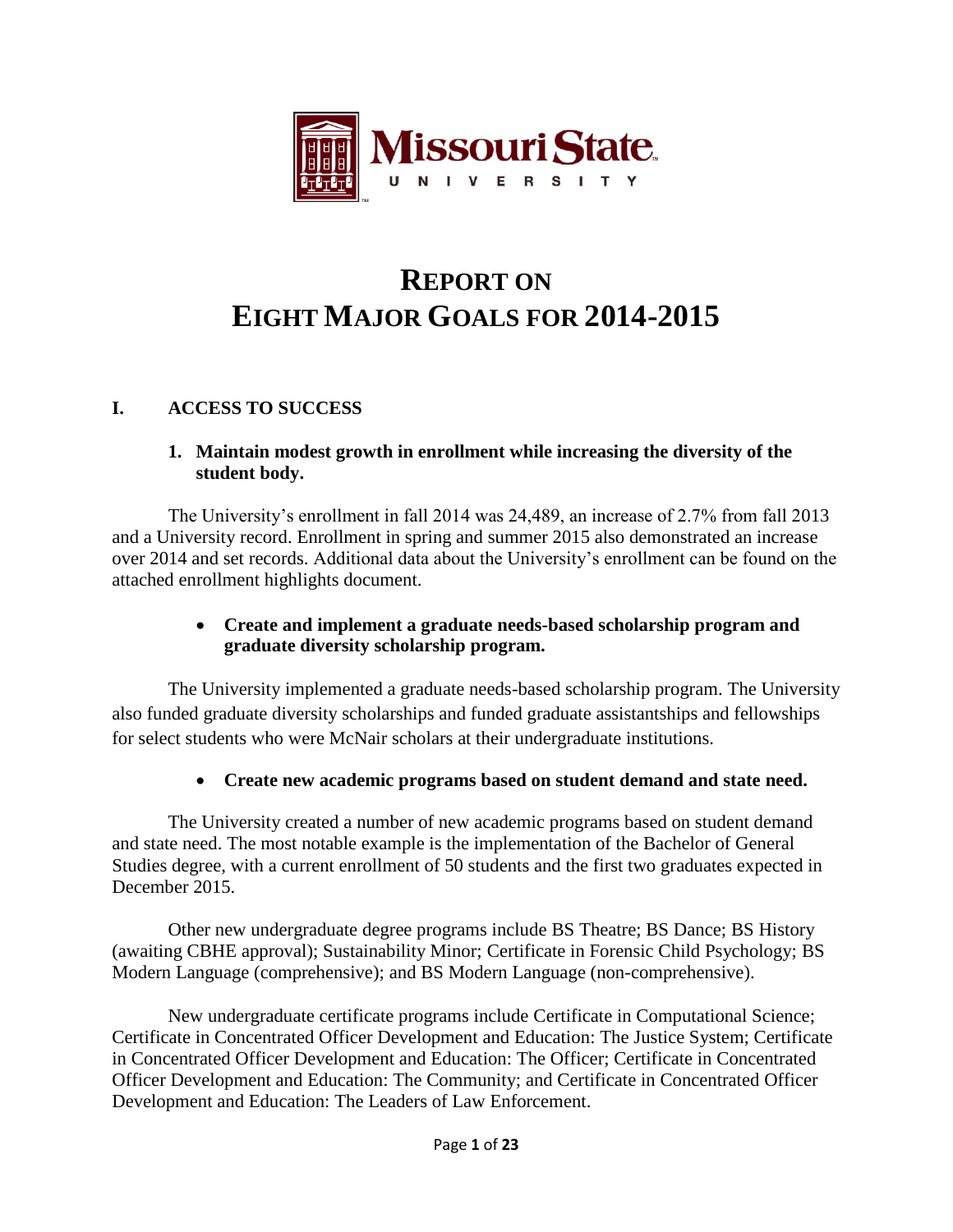New graduate degree programs include MS Cybersecurity; MA Technology and Learning; EdS Teacher Leadership; MS Child Life Studies (awaiting CBHE approval); MFA Visual Studies; MS Applied Behavior Analysis; DNAP Doctorate in Nurse Anesthesia Practice; MASL Acquired Second Language Acquisition; and MS Interdisciplinary Studies.The University also implemented a new accelerated graduate degree option in MSED Secondary Education/English.

New graduate certificate programs include Certificate in Teaching and Learning; Certificate in Teacher Leadership; Certificate in Public Health Core; Certificate in Public Health and Homeland Security; Certificate in Public Health Administration; Certificate in Literacy; Certificate in Elementary Math Specialists; Certificate in Conservation Education; Certificate in Community Corrections; Certificate in Administrative Studies; Certificate in Computer Information Systems; Certificate in Countering Weapons of Mass Destruction; Certificate in Cybersecurity; Certificate in Entrepreneurship; Certificate in Finance; Certificate in Financial Analysis; Certificate in International Business; Certificate in Leadership; Certificate in Management; and Certificate in Marketing.

### **Strengthen relationships with key community college partners (Ozarks Technical Community College, Crowder College, Metropolitan Community College, St. Charles Community College, and St. Louis Community College).**

The University established 13 new program articulations with Metropolitan Community College, 12 new program articulations with St. Charles Community College, 2 new program articulations with Ozark Technical Community College, and 1 new program articulation with Crowder College. The University also renewed its articulation agreement with Ozark Technical Community College for Honors Program transfers.

# **Continue Illinois recruitment efforts.**

The University is up 14% in admitted freshmen from Illinois. Overall, the University is up 13% in admitted freshmen from out-of-state.

The University's international recruiting efforts have remained focused on retaining enrollment from established relationships in foreign nations while striving to develop new relationships in nations where enrollment has either fallen or we have not previously had programs. This year's effort focused on Latin America and India in addition to maintaining the program in China. The English Language Institute sought to develop niche opportunities while sustaining its existing student base.

# **Continue international recruitment efforts.**

The University enrolled a record number of international students in fall 2014—1,622. The English Language Institute enrolled 275 students in fall 2014, setting another system record.

Recent developments in Latin America include: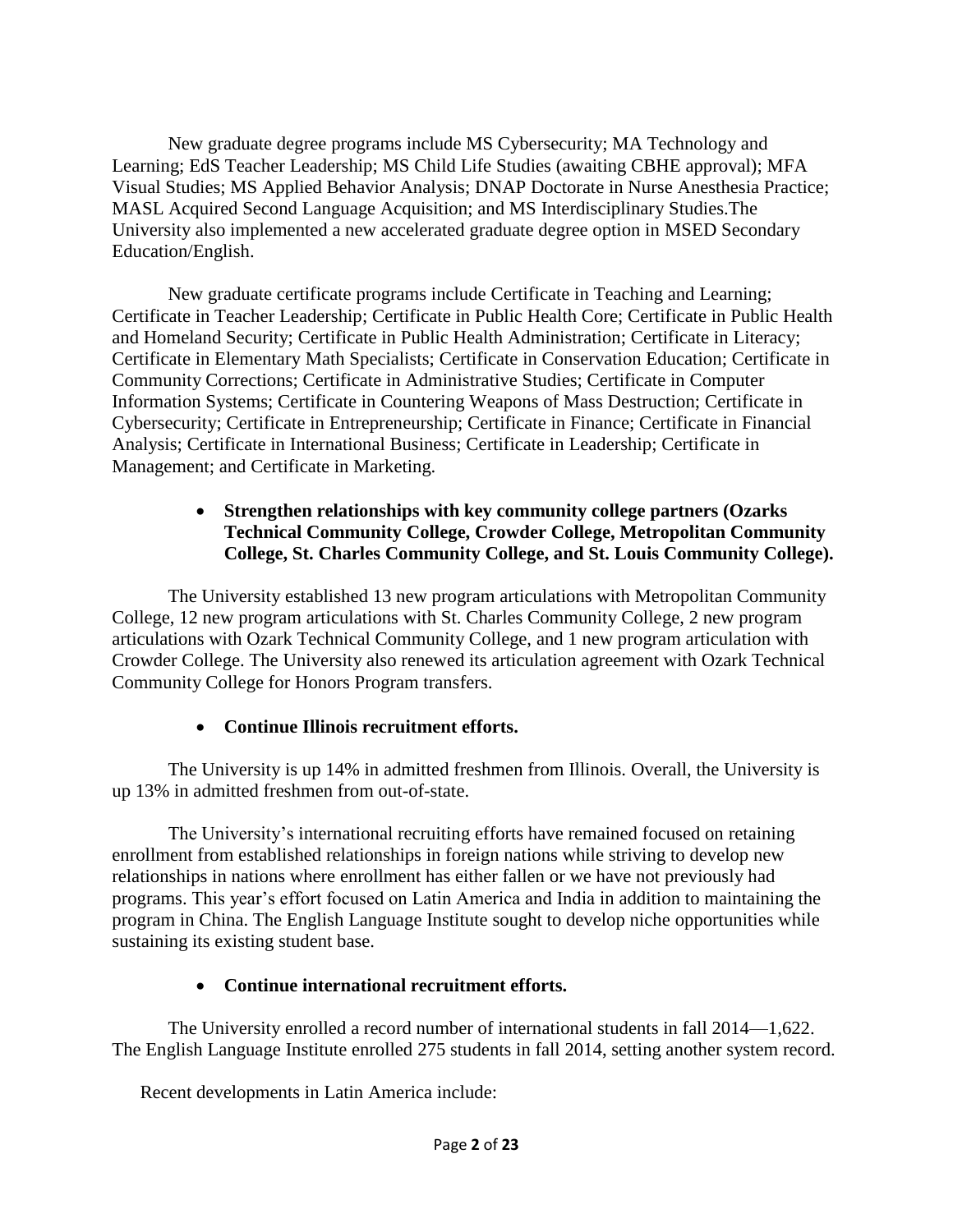$\triangleright$  The University executed new partnership or collaboration agreements with la Universidad Latina (Mexico); la Universidad Latina (Mexico); Mount Saint Mary's (domestic Hispanic Serving Institution); California State University Monterey Bay (domestic Hispanic Serving Institution).

 University representatives attended recruitment fairs at Ibero and in Belo Horizonte, Brazil.

 $\triangleright$  The University continued to build on its partnerships with Universidad Andres Bello (Chile) ("UNAB"); UniCesumar (Brazil); and CESUPA (Brazil). Eight UNAB students attended the English Language Institute in the spring 2015 semester. The University introduced 50 Brazilian undergraduate students to Missouri State graduate programs during the past year, two of which are now pursuing graduate studies at Missouri State and two more of which are scheduled to begin in fall 2015.

 $\triangleright$  The University is in the final stages of negotiating a cooperative Master of Science in Administrative Studies degree program with UniCesumar to be offered in Brazil.

In addition to sustaining its established network in China, this year the University executed a \$1.3 million agreement with Ningxia University to provide a customized educational program for 50 agricultural students and ten faculty members. The University also placed a MSAS program director in China to enhance graduate student recruitment efforts.

In Vietnam, the University executed an agreement with the Foreign Trade University, a university with more than 20,000 students and an impeccable reputation. The University built on its existing partnership with Nam Do English Academy to process eight applicants for fall 2015.

In India, the University has followed the partnership model that has proven successful in China by retaining a native Indian representative to recruit both graduate and undergraduate students while having University employees travel to India two to three times per year to meet with prospective students, parents, agents and partner institutions. During the most recent visit in April, University representatives met with approximately 400 high school students, 100 college students interested in graduate school, agents at thirteen different locations, and eleven prospective students with parents. The result of this approach is that the University has grown enrollment from 20 to 40 Indian students. During the current fiscal year, the program's efforts have resulted in 121 applications and 29 admitted students as of June 1, 2015. The 29 admitted students represent 13 undergraduate and 16 graduate students spread across 14 majors.

In fall 2014, the English Language Institute ("ELI") participated in education fairs and workshops in Okinawa, Japan; Bogota, Colombia; Guadalajara and Mexico City, Mexico; Sao Paulo, Brazil; Ankara and Izmir, Turkey; and Belo Horizonte, Brazil. In addition to the fairs and workshops in each location, visits were made to local high schools, partner universities, language schools, and educational agencies to promote collaborations with Missouri State. In December, ELI representatives and representatives from the Missouri State's department of music visited universities and high schools in China, Taiwan, and South Korea. The ELI also created new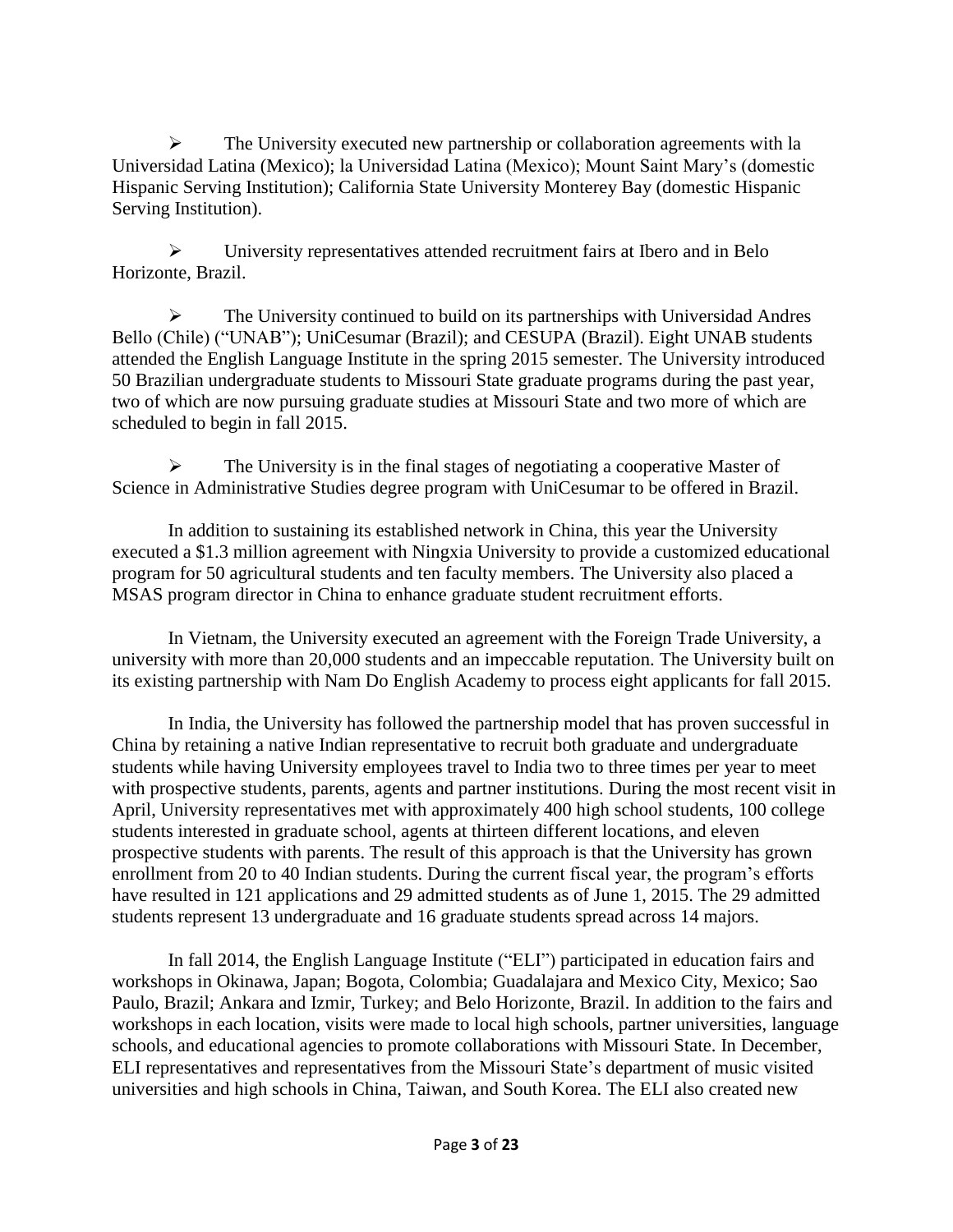marketing materials for its programs, as well as new brochures and web pages for specific special programs.

# **Expand opportunities for collaboration with diversity-oriented organizations such as Kauffman Scholars, College Bound, etc.**

Regarding collaborations with diversity oriented organizations:

**EXECUTE:** College Bound – College Bound is a St. Louis nonprofit organizations that provides promising high school students from under-resourced backgrounds (usually first generation & low income) with academic enrichment, social supports and life skills needed to succeed in colleges and careers. Missouri State University provides qualified students with a \$1500 or \$2500 scholarship per year. The University enrolled 19 College Bound students in 2014-2015.

 **Kauffman Scholars** – Kauffman Scholars is a multi-year college access and scholarship program designed to help low-income urban students in Kansas City prepare for and complete a college education. Missouri State University provides qualified students with a \$1500 or \$2500 scholarship per year and the Kauffman Foundations provides a last dollar scholarship to cover the total cost of school for the student. The University enrolled 20 Kauffman Scholars in 2014-2015.

 **Wyman Teen Leadership Program** – Wyman's Teen Leadership Program employs a progressive year-round approach, over the course of six years to support healthy teen development, leadership capacity, college access and college persistence to under-resourced students in the St. Louis area starting in the 8<sup>th</sup> grade. Each year the Wyman Foundation gives 2 or 3 incoming freshman a \$5000 scholarship and Missouri State University provides those students with a last dollar scholarship to cover the total cost of school for those student. In 2014- 15 Missouri State University had 8 full scholarship Wyman students. The University enrolled 23 Wyman Teen Leadership Program students in 2014-2015.

 **100 Black Men** – The mission of the 100 Black Men of America is to improve the quality of life within our communities and enhance educational and economic opportunities for all African Americans. The University formed its relationship with 100 Black Men in 2014- 2015, and 4 students are registered through this program for fall 2015.

 **College Summit** – College Summit transforms the lives of low-income youth by connecting them to college and career. Its model includes working with school leaders, educators, and students to ensure high schools have the kind of culture where going to college is the expectation. The University formed its relationship with College Summit in 2014-2015, and 70 students will participate in College Summit during summer 2015.

# **2. Increase the retention rate of first-time freshmen.**

The University is preparing retention reports for academic departments to track yearly retention data, including a comparison of the last 4 years. The University also appointed Dr.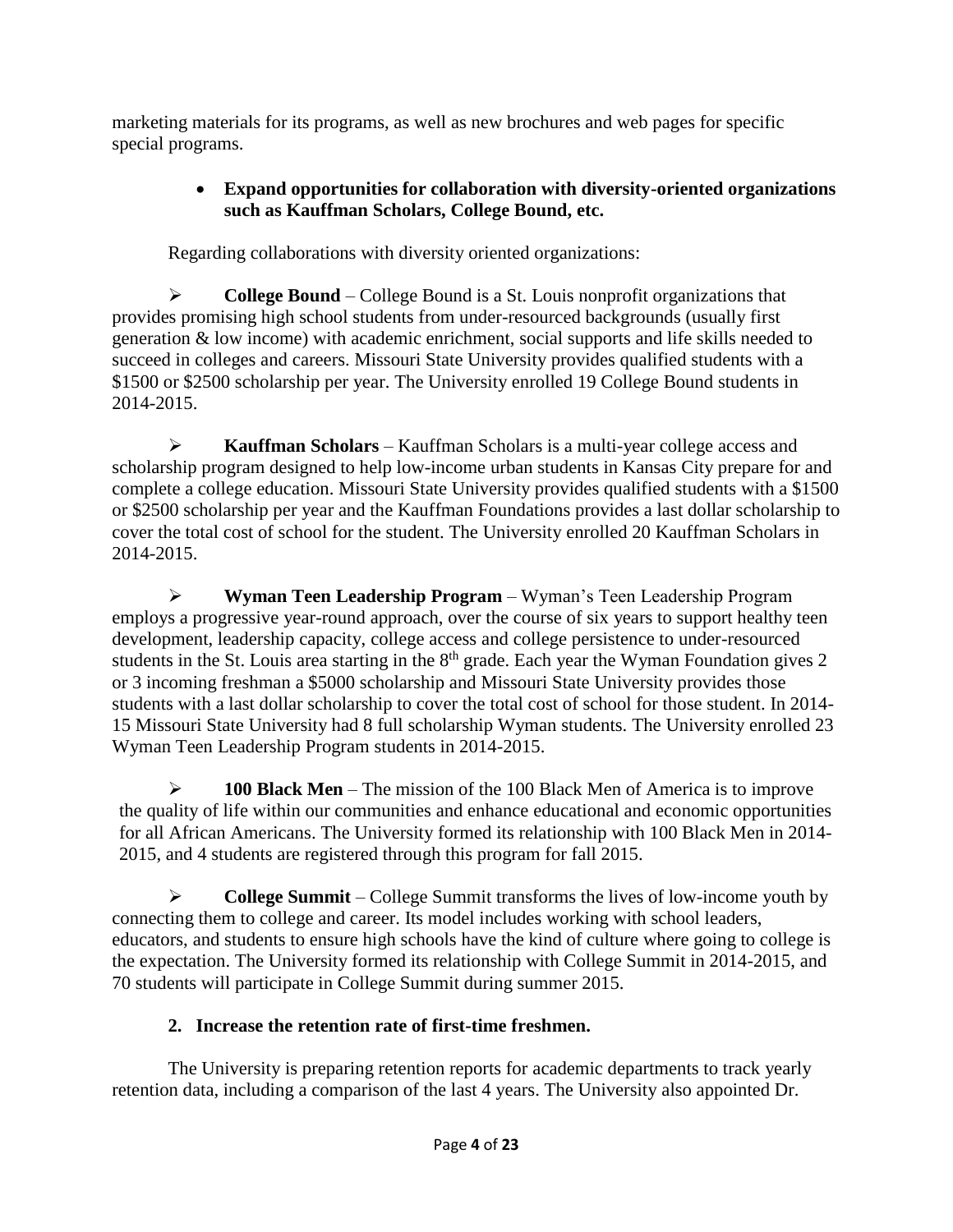Kelly Wood as Provost Fellow to focus on retention, and she has been active in addressing retention concerns throughout the University.

# **Develop and implement a strategy to redesign orientation programs, living learning communities, and family activities to better engage students in the University.**

First year orientation programs have been enhanced by adding an engagement camp— *Ursa: The Maroon and White Overnight*. Ursa will be offered August 10 – 12, 2015 and will provide students an opportunity to build new friendships, learn MSU history and traditions, explore personal strengths, and discover effective ways to transition to being a Bear.

Living Learning Communities ("LLC") exist to support students in academic and personal growth. The University has expanded its LLC offerings from 7 to 12 for 2015-2016. Additional LLC programs will be offered in 2016 and 2017 building the total programs to over 30 and offering all new students the opportunity to live and learn in a community residential experience.

Family Activities continue to grow with year around support to parents and family members. A special Parent and Family program is offered during Student Orientation, Advisement and Registration ("SOAR"), a new blog feed is offered providing timely guidance and information, special activities are offered through Family Weekend and Family Programs, and an "ASK Priscilla" column has been initiated to provide timely response to family members' questions.

# **Develop and implement a strategy to redesign GEP 101 into a signature class.**

The University redesigned GEP 101 into a signature class. In fall 2014, the University created eight college-based sections of GEP 101 specifically directed at first generation students. 224 first generation students participated in these sections. Fall to spring retention for these sections was 89.3%, which was slightly higher than the overall rate. The University will expand the program to offer 16 specialized GEP 101 sections for fall 2015—6 first generation sections; 4 college-specific sections; 4 sections for the School of Agriculture; and 2 sections for Multicultural Leadership Scholars. The University has submitted a Title III grant application for first generation student programs. The focus of this application is on GEP 101 redesign.

A service component was also added to GEP 101. All GEP 101 students must complete 4 hours of service starting fall 2015.

# **Develop a program to assist freshmen students on academic probation.**

Several meetings were held with representatives from each of the colleges with regard to developing a program to assist freshmen students on academic probation. The Academic Advising Center collaborated to create Take AIM, an interactive and engaging online, noncredit, no cost course through Blackboard. Take AIM has been, and will continue to be, used with undecided and conditionally admitted students on probation. Take AIM has been presented to each college as a model available for use, but each college will continue to handle academic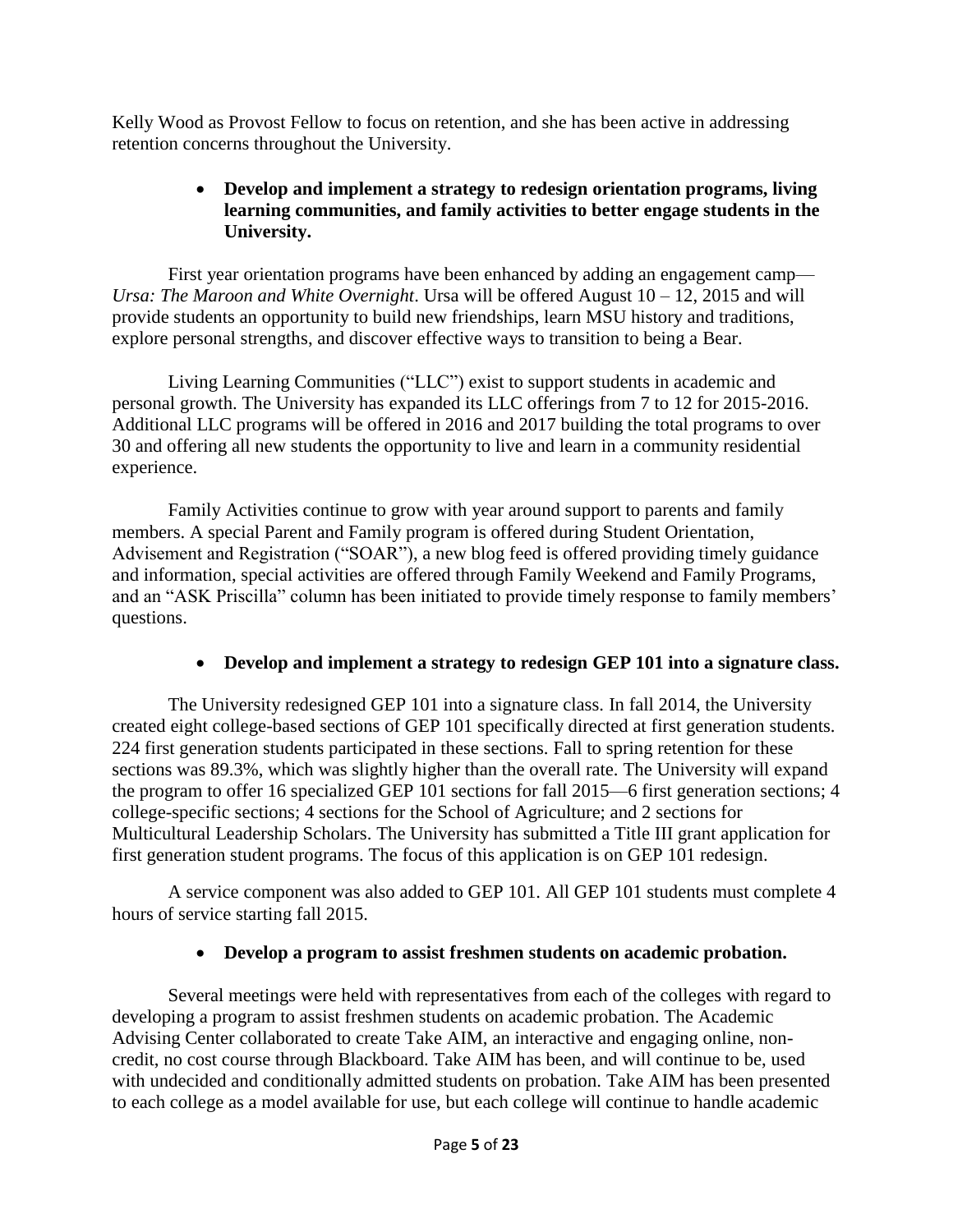probation for its students as it deems appropriate based on the particular needs of the college's students.

# **Evaluate admission requirements and protocols for low-performing applicants.**

A modest change was made to the Freshman Admission Requirements policy (attached). The change involves criteria allowing for automatic admission starting spring 2016, maintaining the GPA and class rate as appropriate criteria and removing ACT scores from the list. A new scale was developed helping students calculate the necessary GPA and ACT combination for admission.

# **3. Increase the number of alternative pathway options for students.**

# **Continue to expand online summer school enrollment options.**

The University increased the number of alternative pathway options for students. Enrollment in summer internet courses increased by 31.75% from 2013 to 2014, and start date enrollment in summer internet courses increased by 13% from 2014 to 2015. Early data for summer 2015 shows the combination of online and icourses exceeds that of traditional courses both in headcount and credit hours.

# **Create and implement a pilot project to encourage programs to adopt credit by assessment as appropriate.**

The University revised its academic policies to allow for credit by assessment at undergraduate and graduate levels. The University initiated and marketed a pilot credit by assessment incentive program, formed a committee to review proposals, and funded one proposal. Several other programs are in the process of developing proposals that will likely be submitted, and potentially funded, in the future. Work is underway to evaluate how best to represent credit-by-assessment on transcripts. Additionally, the Modern and Classical Languages department received funding from the Governor's Office for a competency-based education initiative to reduce time in establishing students' language competencies in a way that is meaningful to employers. The Hospitality and Restaurant Administration department also partnered with Ozark Technical Community College and several southwest Missouri high school and professional associations to submit a proposal for a Hospital Leadership Academy designed to provide a streamlined pathway to complete a bachelor's degree within 3 to 4 years after high school.

# **Create a model for effectively offering MSU programs at off-campus sites (Lebanon, West Plains, and community colleges).**

The University has developed its Lebanon location as a model off-campus site. This model involves a Community Advisory Council, blended program delivery, strategically appointed local per course faculty, intensive advising on-site, designated computer lab and study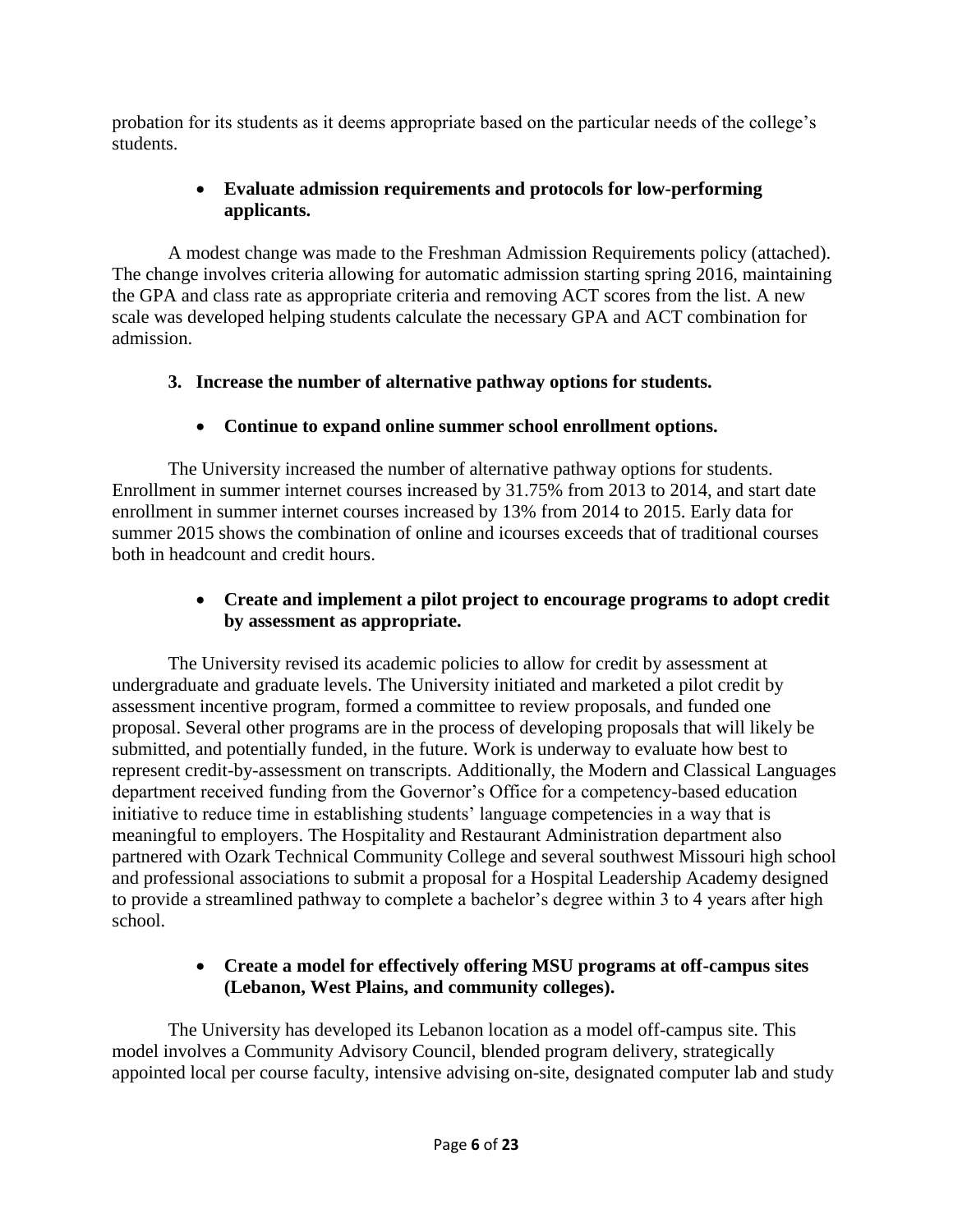areas, social media communication, appropriate signage and visibility, and personal student follow-up from coordinators.

# **Offer and actively market two open online courses for the public in Ozarks Studies fields.**

The University successfully offered and marketed two open online courses. *Ozarks History: Examining and American Culture* launched September 8, 2014. Enrollment for the course was 1,564. *Laura Ingalls Wilder Part I: Exploring Her Work and Writing Life—The Early Years* launched September 22, 2014. Enrollment for the course was 6,956.

# **Create an online option for the Professional Writing program.**

The University now offers a BS in Professional Writing online. Accordingly, the University currently offers 10 undergraduate degrees, 2 undergraduate certificates, 13 graduates degrees (including one doctoral degree), and 14 graduate certificates online.

# **4. Maintain competitive cost of attendance.**

Missouri State's undergraduate tuition and fees are in the lowest half of the state's public four year universities. Missouri State's graduate tuition and fees are the lowest of any of the state's public universities. For additional details, see the attached Fiscal Year 2015 Missouri Comprehensive Fee Survey.

From Fiscal Year 2009 through Fiscal Year 2015, Missouri State's undergraduate resident tuition increased three times for a total of 9.7%. The average increase reported by *The College Board, Trends in College Pricing* for the same period was 28% for public four-year universities.

Missouri State's tuition remains considerably below all national averages. For example, Missouri State is 23% below the average annual cost for tuition and fees as reported by *The College Board, Trends in College Pricing* for Fiscal Year 2015: \$9,139 for public four-year universities compared to Missouri State's \$7,008. Missouri State is 12% lower in costs than the national average as reported by *The College Board, Trends in College Pricing* for Fiscal Year 2015: \$7,968 for Carnegie public four-year master's level universities compared to Missouri State's \$7,008.

# **5. Continue to implement the career tracking program to meet the new state performance funding measure.**

The University discontinued its existing graduate tracking systems and implemented new processes to centrally monitor graduate outcomes for students. The University created the Task Force on Graduate Tracking and Outcomes. As a result of the work of this task force, all graduate outcome information collected by colleges and departments will now be reported centrally to the Career Center. Additionally, a concerted effort was made to collect information from graduates at commencement.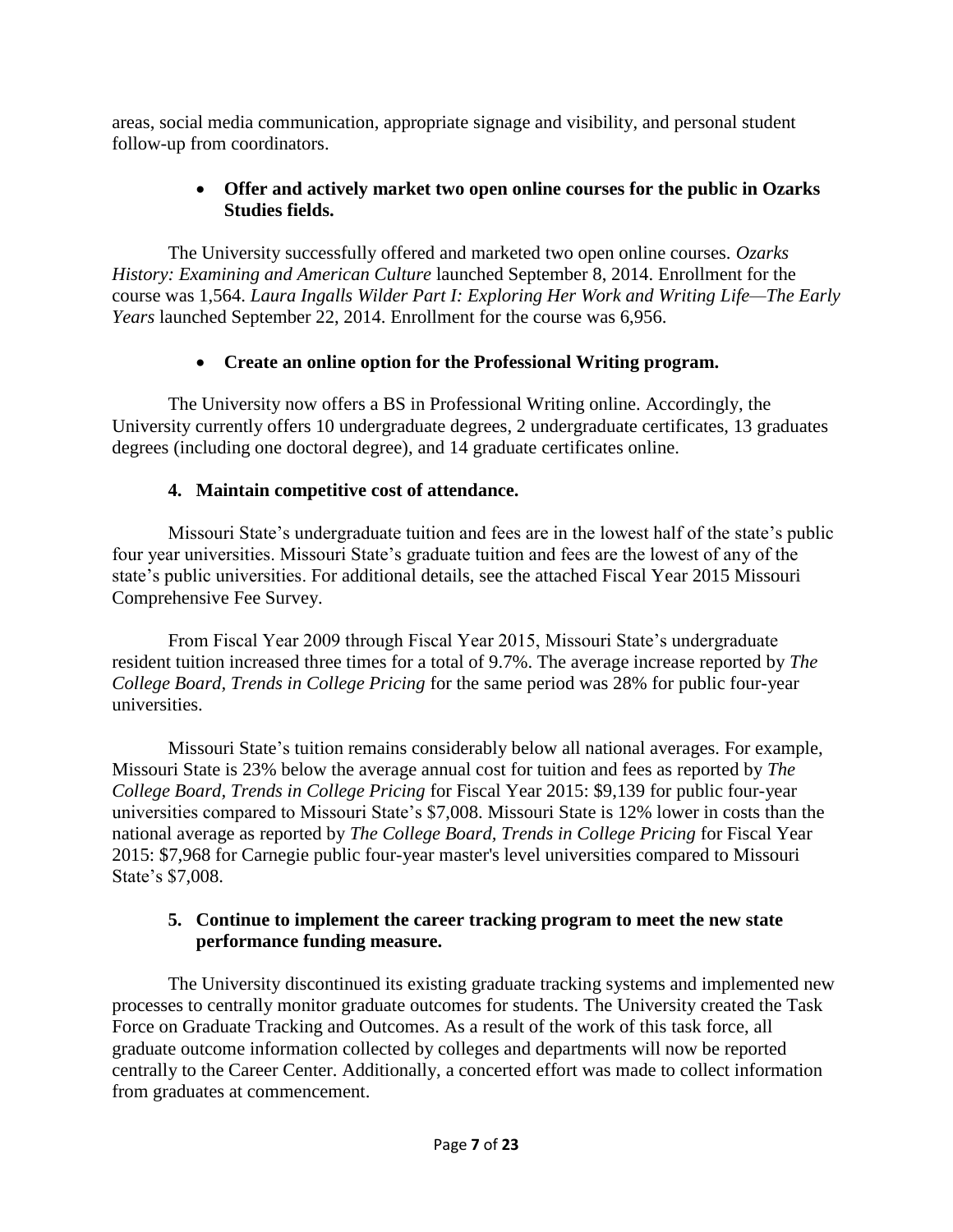In fall 2014, data was collected with a paper survey at commencement. In spring 2015, data was again collected with a paper survey at commencement, but the Career Center coordinated with the Registrar's Office to streamline and further organize the process.

In summer 2015, a pilot program will be implemented with the GEN 499 exit exam to collect data as part of the exit exam process for students in addition to collecting data at commencement.

The next step is to develop processes to follow up with students within a year of graduation to learn about changes to graduate outcomes through surveys, online and social media resources, and phone calls. The University will also examine a number of different protocols to eliminate paper surveys and move to an electronic data gathering protocol prior to or at commencement. The University is continuing to work to improve processes for efficiently collecting information prior to or at commencement, following up with graduates to determine whether they achieve a positive outcome after graduation, and inputting and storing information in a usable format.

# **6. Successfully complete the Higher Learning Commission (HLC) self-study process (assurance report) and submit findings in accordance with HLC timeline.**

The University is on track for the 2015 Higher Learning Commission site visit in October 2015. Draft reports for each of the five criteria were prepared in spring 2014. Based on feedback, these reports were revised and posted in fall 2014. A second revision of these reports is in the final refinement stage for submission to the Higher Learning Commission.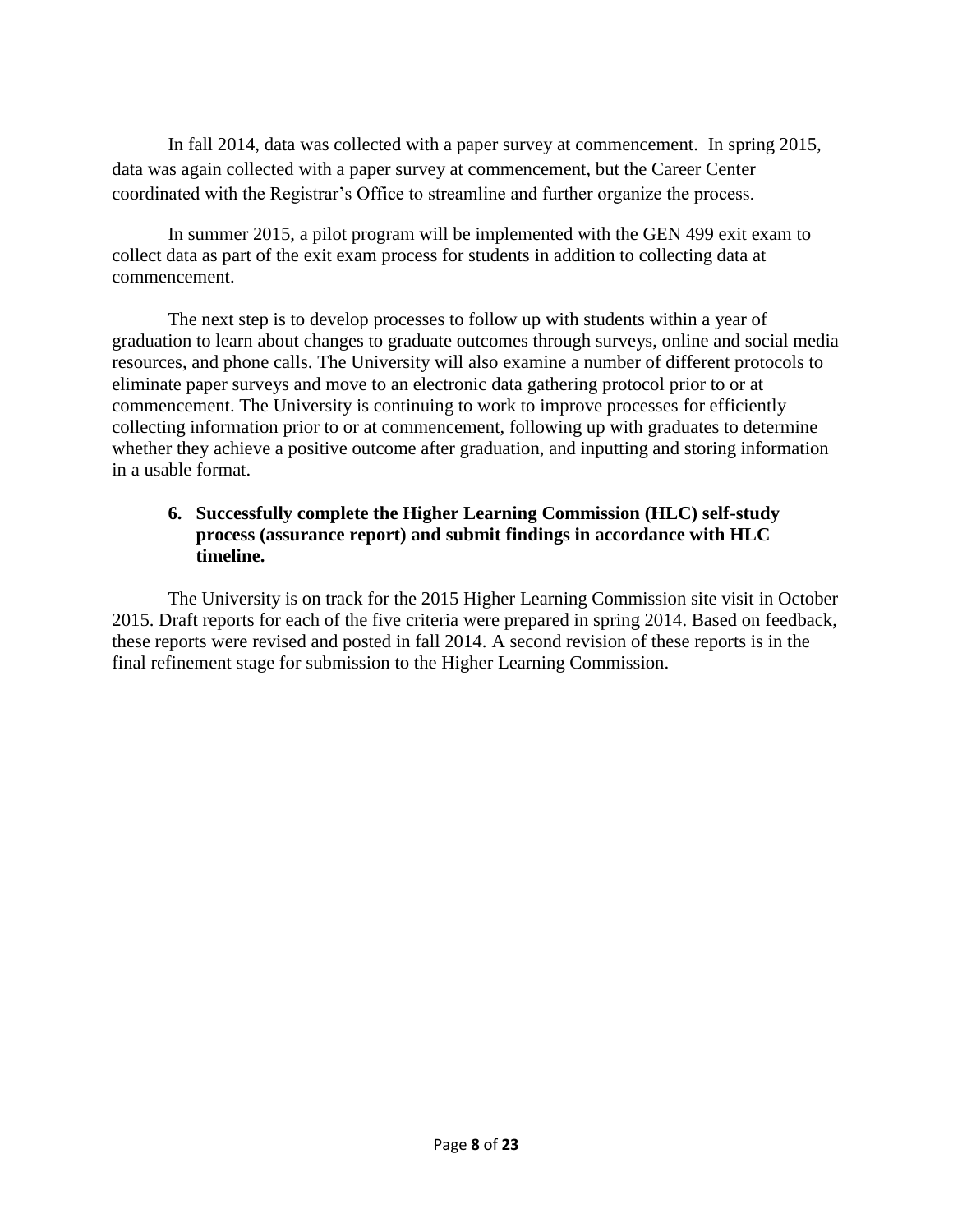# **II. PUBLIC AFFAIRS INTEGRATION**

#### **1. Emphasize and hold the seven signature public affairs events including the successful induction of the second class of the Missouri Public Affairs Hall of Fame.**

The University emphasized and held the seven signature public affairs events. The Public Affairs Hall of Fame successfully inducted its second class. This year's Public Affairs Conference set a new attendance record with 5,400 attendees.

# **2. Develop a comprehensive public affairs assessment plan.**

A comprehensive public affairs assessment plan for 2014-2015 has been developed and is being implemented. The centerpiece of the plan is the annual comprehensive public affairs review and analysis of student work. Other components include inventory and analysis of current practices, identification of needed changes, and implementation of new procedures.

#### **3. Develop a campus-wide community service project in conjunction with the University's 110th anniversary.**

Through social media, the University highlighted 110 alumni and friends that demonstrated the public affairs theme in their life in conjunction with the 110th anniversary and the University's statewide public affairs mission. These individuals were listed on the University's website. The University hosted several events during the anniversary week with students, faculty, staff, and alumni. The culmination event was a Bears in the Know luncheon in which 300 people attended a living history of Missouri State through the recreation of the University's first president, Mr. William T. Carrington, and first female Ph.D., Dr. Virginia Craig. The University added a social media fundraising campaign which resulted in nearly 100 new donors to the Missouri State University Foundation.

#### **4. Continue regular publication of the** *eJournal of Public Affairs* **and take steps to increase its visibility.**

The University published two volumes of the *eJournal of Public Affairs* this year. The journal was highlighted in President Smart's State of the University address, highlighted in academic leadership meetings, and publicized in Inside Missouri State.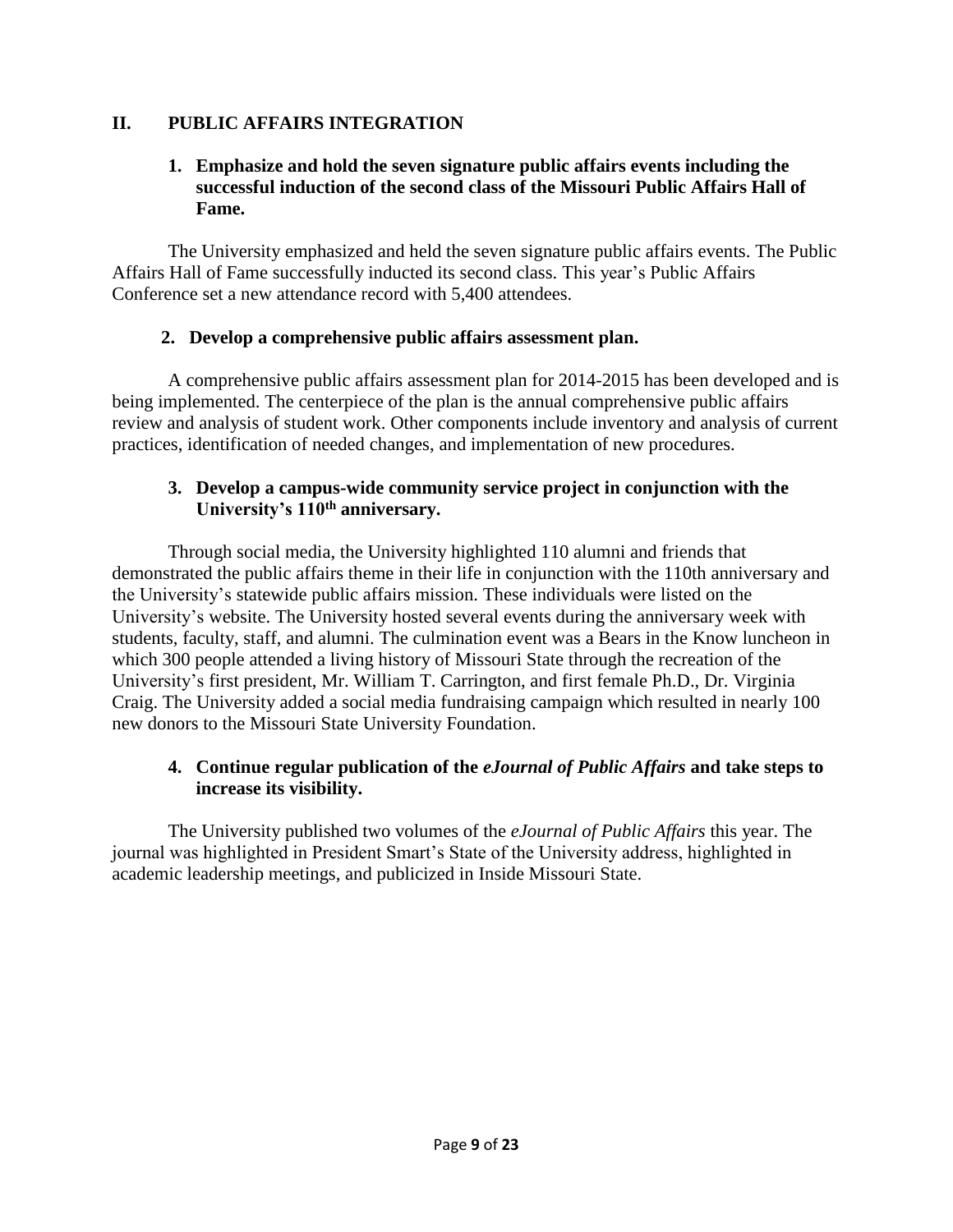## **III. ENGAGED INQUIRY**

## **1. Sustain awards of grants and sponsored research above \$20 million annually.**

Through May 27, 2015, the University has been awarded \$16,928,182 in grants and sponsored research in fiscal year 2015, a 9% decrease from last year.

# **2. Sustain applications for grants and sponsored research above 300 annually.**

Through May 27, 2015, the University has submitted 334 applications in fiscal year 2015, a 19% increase over last year.

# **3. Develop and implement strategies to emphasize nanotechnology research.**

In 2014-2015, the University continued to build on the foundation established by a research group in 2013 whose goal was to explore the potential impact of carbon nanotubes (CNT) on the physical, chemical, and biological environment. Nine faculty research groups have reported results from the carbon nanotube research. Over 20 undergraduate and graduate students were involved in this research. Results of the CNT studies were presented by multiple students at the recent Graduate Interdisciplinary Forum and CNAS Undergraduate Research Symposium. Over 20 other oral and poster presentations were given at Biology Department seminars and the University's Nano Workshop in May 2015. Seventeen presentations were made at regional, national, and international research conferences. A peer-reviewed article has been submitted and is currently under revision.

#### **4. Increase collaboration between the Physics, Astronomy, and Material Science Department and the Jordan Valley Innovation Center to enhance research and competitiveness for grants and external funding.**

On February 3, 2015, the University held an open house to celebrate the opening of the College of Natural and Applied Sciences Materials Science Lab at Jordan Valley Innovation Center ("JVIC"). A team of four faculty moved their laboratories into JVIC.

#### **5. Publish the second edition of** *Mind's Eye* **to highlight the University's research successes.**

The University published the second edition of *Mind's Eye* in fall 2014. It featured research of 14 faculty members.

# **6. Establish a fund to assist faculty with travel expenses associated with presenting research internationally.**

The University established a fund of \$100,000 to assist faculty with travel expenses associated with presenting research internationally. 35 faculty in 20 departments have received assistance from the fund to travel to 19 destination countries.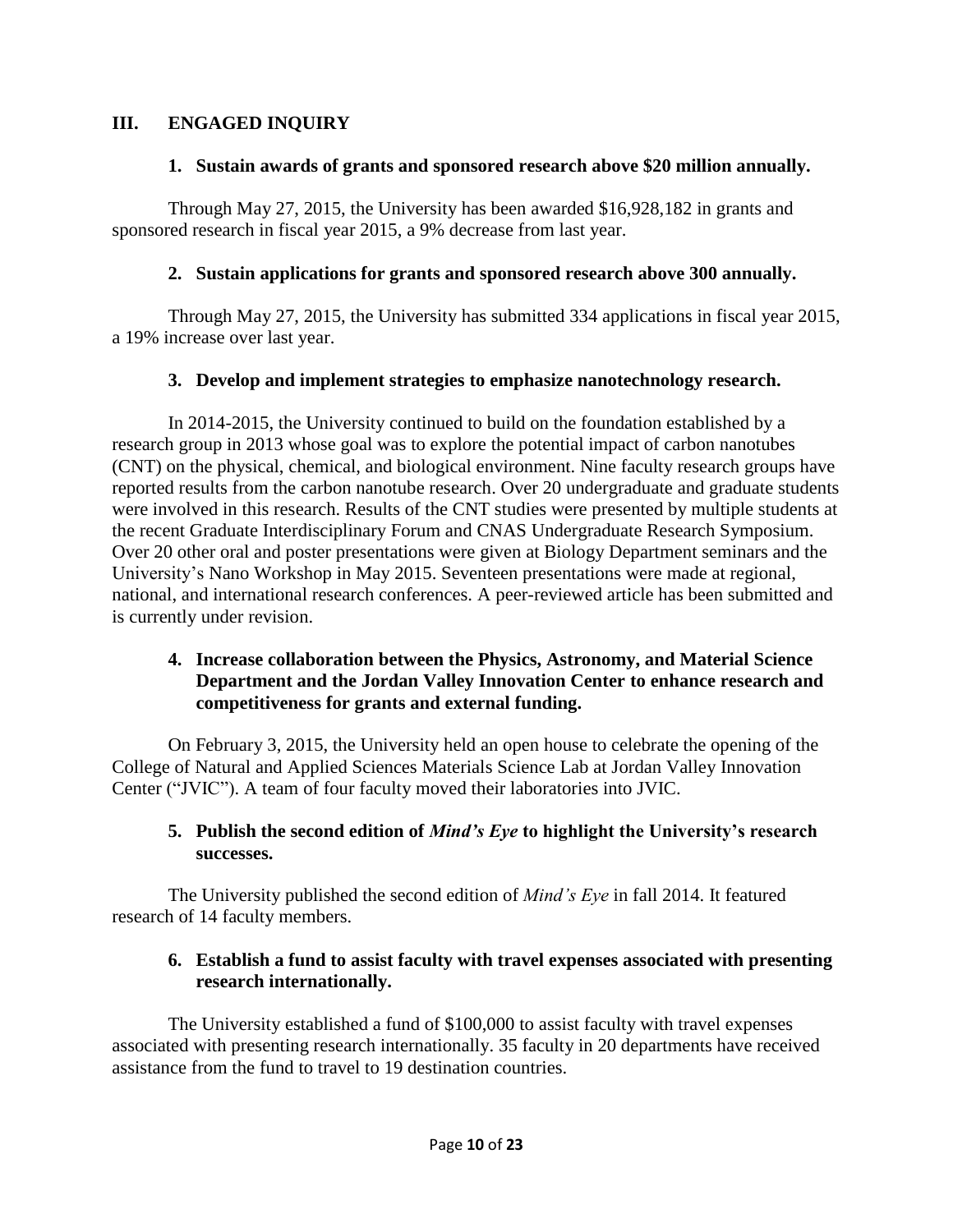# **IV. PARTNERS IN PROGRESS**

#### **1. Create and implement a two-year pilot project for a Center for Community Engagement to conduct community-based research on local and regional social issues.**

The University established the Center for Community Engagement ("CCE") in August 2014. The CCE has worked on a number of local, statewide, and national projects, almost all of which have been funded externally. These projects include:

- $\triangleright$  A contemporary and historical analysis of Springfield's African-American community.
- $\triangleright$  A study of the "Cliff Effect" (small raises in income causing families to lose support and end up with a net loss in income) in the Springfield area.
- $\triangleright$  A program evaluation of the effectiveness of a "strengths-based" coaching program for at-risk and homeless youth.
- $\triangleright$  A statewide civic health assessment.
- An American Democracy Project AASCU initiative examining the relationship between economic inequality and democracy.

# **2. Complete a diversity climate survey and develop a campus diversity plan to highlight successes and address challenges.**

The University released the Campus and Community Climate Study Report on March 16, 2015. Following the release of the report, the University developed an inventory of diversityrelated initiatives from the last year. That inventory will allow the University to assess what initiatives are working, and it will prove useful in making long-term decisions about how to move forward on campus climate issues.

To address the concern of diversity in the curriculum, the University also selected *The Other Wes Moore* as the common ready for the fall, and Wes Moore will provide the Public Affairs Convocation Lecture in fall 2015. To address the concern of faculty and staff competence to engage students in sensitive conversations about race and diversity issues, the University retained Drs. Ed and Myra Hubbard, consultants specializing in diversity analytics, to provide a public presentation on campus in fall 2015 and to conduct two days of diversity training with University and community leaders. The University also retained Dr. Pat Ashton and Wayne Williams to conduct a diversity training seminar with academic, student affairs, and administrative leaders at the University in spring 2015.

In addition to these responses, the University has begun the process of developing longterm plans for improving the campus climate. The University has published the climate study report and solicited feedback. In fall 2015, the University will charge one or more committees to continue to analyze the climate study, process the feedback received, and recommend particular actions that will enhance the University's campus climate. These recommendations will be addressed as part of the University's long-range planning process.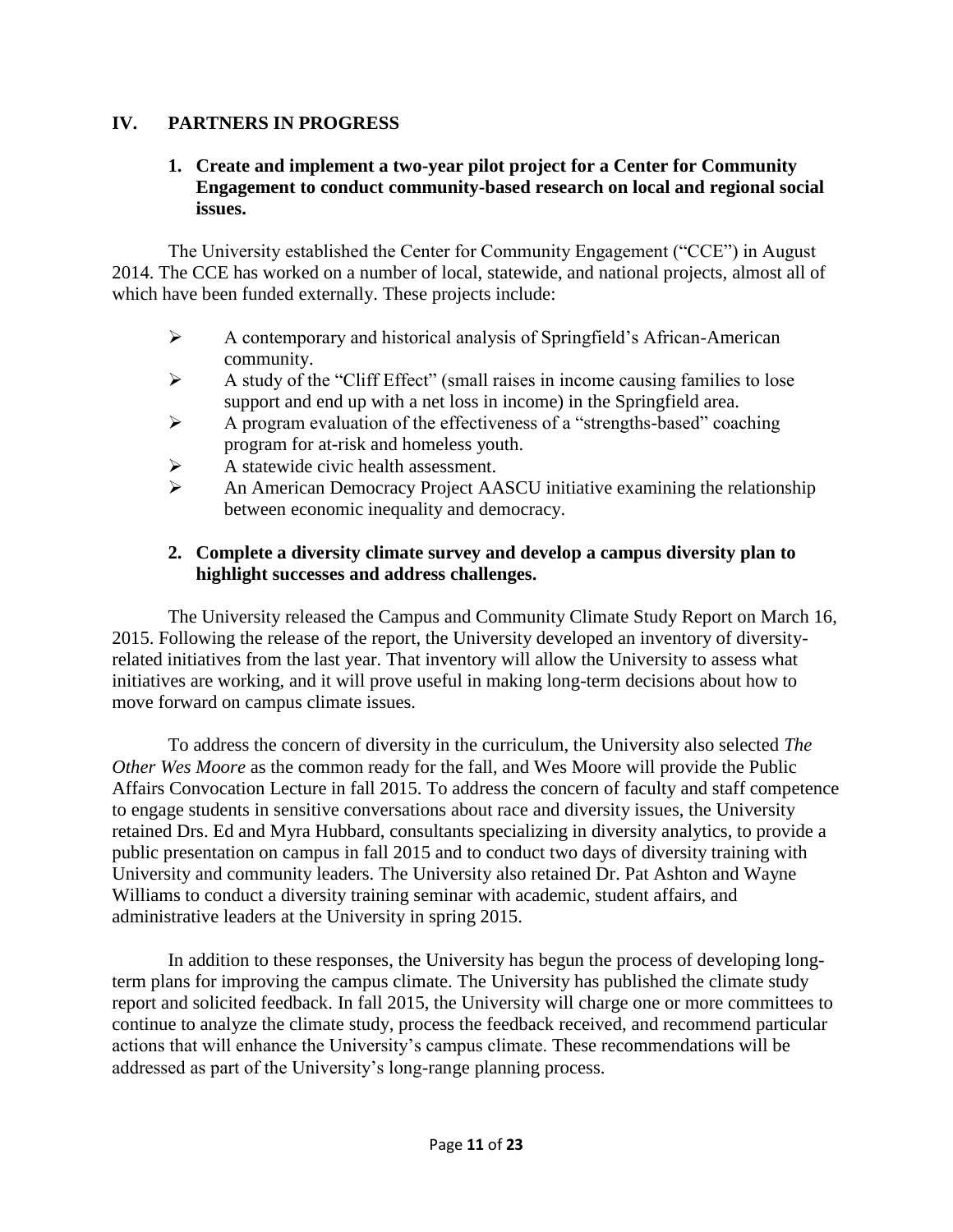#### **3. Collaborate with Springfield Public Schools to develop and implement an entrepreneurship program at The eFactory.**

The University partnered with Springfield Public Schools (SPS) to create a choice program for entrepreneurship for high school juniors and seniors called StartUp @ The eFactory. The two-year program began in January 2015. The junior year involves online curriculum with planned on-site learning experiences. The class of about 20 students from all five SPS high schools visited The eFactory four times in the spring semester and engaged with entrepreneurs, learned about business operations, and developed presentations for their company or product. During their senior year, students will implement their product or business.

# **4. Complete the University's outreach plan for the Kansas City area.**

The University completed the 2014-2015 action items from the outreach plan for the Kansas City area.

# **5. Develop agreements on internship sites for students in the Master of Occupational Therapy program.**

Accreditation for the Master of Occupational Therapy program has been approved and the first class of 24 students has been chosen. They will begin in the fall. The University hired a program director and three additional faculty. Faculty are working to identify internship sites.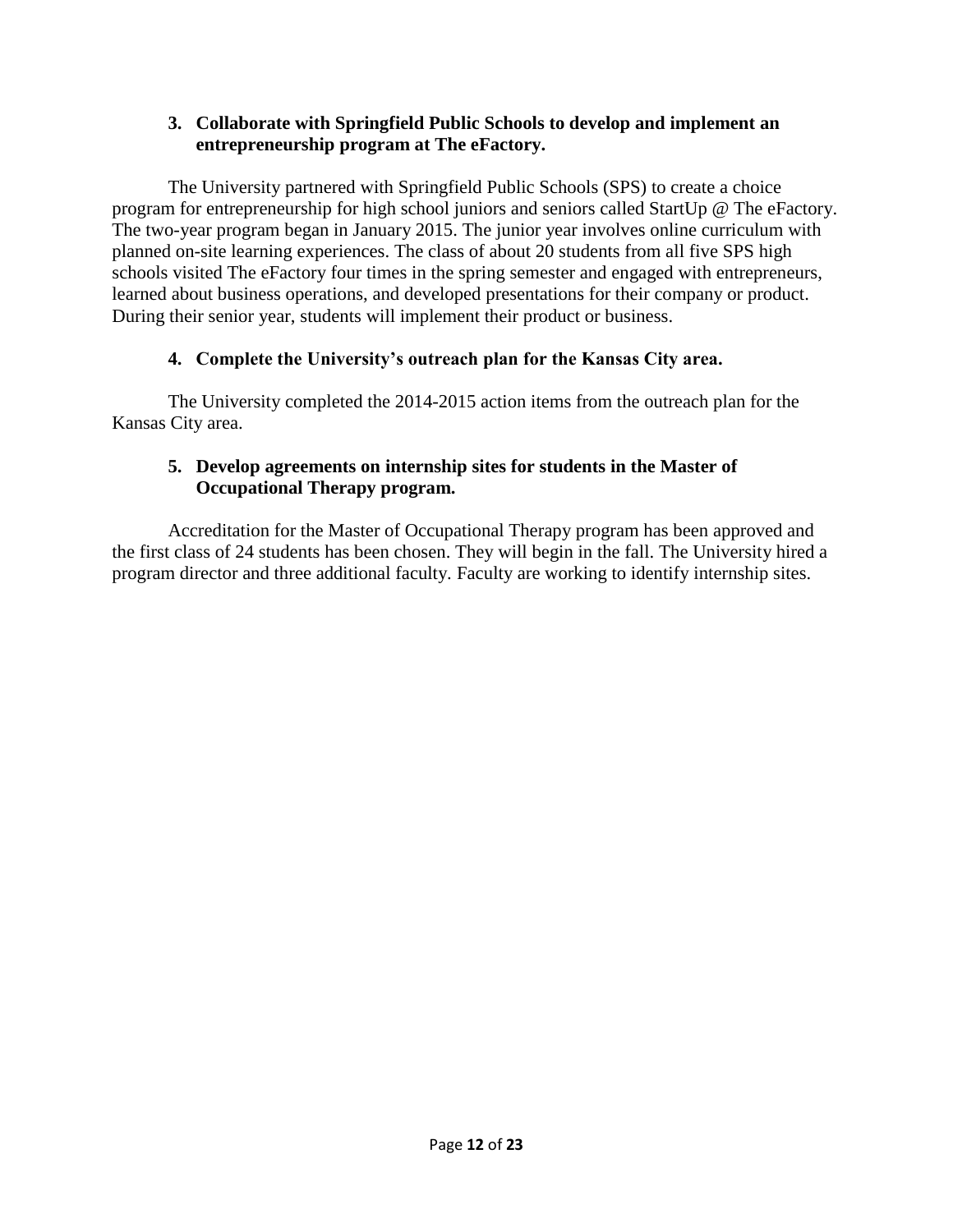# **V. VALUING AND SUPPORTING PEOPLE**

## **1. Improve compensation for faculty and staff.**

## **Provide a cost of living pay raise for fulltime employees.**

Effective July 1, 2015, the University will provide a 1.8% compensation increase to all fulltime faculty and staff. This is more than double the applicable rate of inflation which was 0.8% in 2014. This is the fourth year in a row that all fulltime faculty and staff received a raise that meets or exceeds inflation.

#### **Continue the Full Professor Incentive Program.**

Last year 51 professors applied for the Full Professor Incentive Program, and the University awarded 30 of the applicants. An additional ten awards have been made effective August 1, 2015.

#### **Develop and implement programs to target other high-performing and/or underpaid employee groups for additional compensation.**

The University included an instructor equity pool in the fiscal year 2016 budget which will result in 52 instructors receiving an incremental increase. The University also included a staff pool in the budget which will allow cost center heads to increase compensation for highperforming and/or underpaid staff. The staff pool will result in 300 employees receiving an incremental increase.

#### **2. Improve diversity of the workforce.**

The University convened a work group tasked with identifying policy-related barriers to diversity hiring and evaluating potential methods for eliminating or reducing these barriers. This group was able to eliminate or reduce a number of policy-related barriers, including:

- $\triangleright$  Providing notice to hiring authorities of candidates' diversity status during the search process to allow hiring authorities to consciously create diverse search pools.
- Modifying minimum job requirements for certain groups of employees.
- $\triangleright$  Allowing verbal job offers contingent on background checks to secure commitments from candidates earlier in the hiring process.
- $\triangleright$  Improving accessibility and accommodations during the employment application process.
- Modifying the University's policy on Diversity Hiring and Recruitment Programs to clarify misconceptions about the diversity hiring program.
- $\triangleright$  Permitting external searches for clerical positions.

The University also retained The Academic Network ("TAN") to help recruit faculty from underrepresented groups.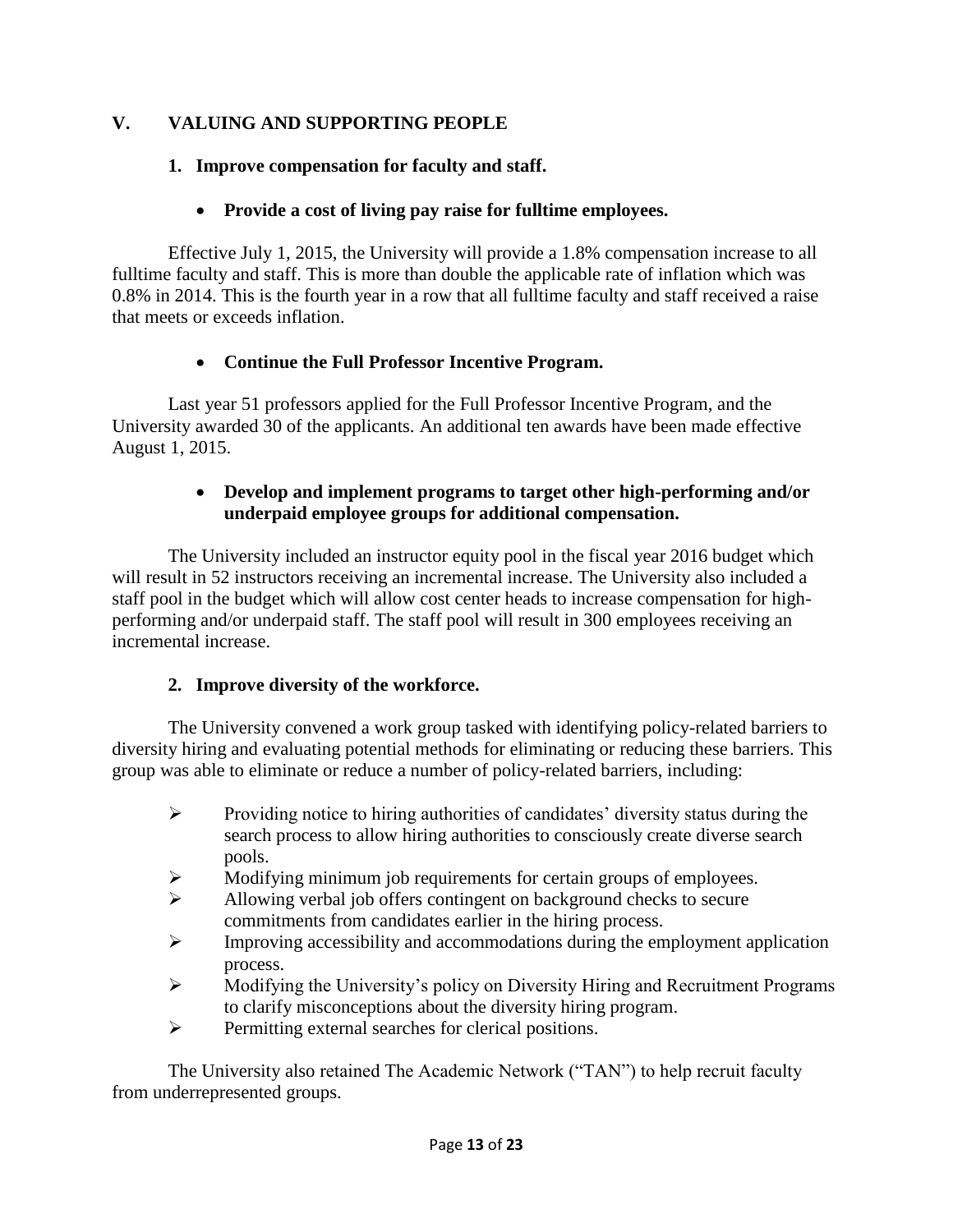**Encourage individuals involved in hiring processes to hire highly qualified, diverse candidates in furtherance of the University's affirmative action plan, with a target of at least 20% of new hires being ethnically or racially diverse, international, disabled, of veteran status, or a member of a group that is underrepresented within the hiring department.**

Evaluation of the University's achievement of the 20% new hire target is underway. We did not have a tool to accurately assess this measure at the beginning of 2014-2015 given the manner in which diversity was broadly defined. Efforts are underway to develop an appropriate assessment tool. Early indications are that new faculty hires will meet the 20% target, and that we have made progress toward achieving the target on staff hires.

# **Continue to implement the campus-wide ADP diversity goal and develop a metric to measure its compliance.**

The University continued to implement the campus-wide ADP diversity goal. Human Resources tracks ADP completions for employees. As part of this tracking process, Human Resources has begun to also track which ADPs include diversity goals. Currently, 67.6% of ADPs tracked by Human Resources include diversity goals.

# **3. Fully implement the newly created employee mentorship programs and the employee affinity group program.**

The University currently has 62 mentors with 64 mentor/mentee partnerships. Monthly trainings are scheduled as volunteers sign up for the program. Enhancements to the program include a monthly newsletter for mentors, a Mentor of the Month recognition program, and upcoming training opportunities to include "Building Leaders on the Field" hosted by Coach Dave Steckel. 66 partnerships have now reached the nine-month milestone and concluded. When a mentoring partnership has ended, anonymous mentee and mentor surveys are sent out using a third party vendor, Survey Monkey. The University is currently in the process of analyzing the data from those surveys. Preliminary results reveal employees are very satisfied with the program. Clif's Connections continue on a quarterly basis. The University utilizes social media (Facebook and Twitter) to welcome new employees each week.

The administrative infrastructure to establish employee resource (a.k.a. affinity) groups has been established. A resource group for disabled employees has been created. A resource group for young professional staff is anticipated to start in fall 2015.

# **4. Evaluate the feasibility of modifying the existing credit course fee waiver benefit to allow for automated accounting of the benefit and for participation by employee groups not currently allowed to participate.**

A new automated credit course fee waiver system went live for fall 2015 registration. This system is automated and extends the fee waiver benefit to dual credit instructors.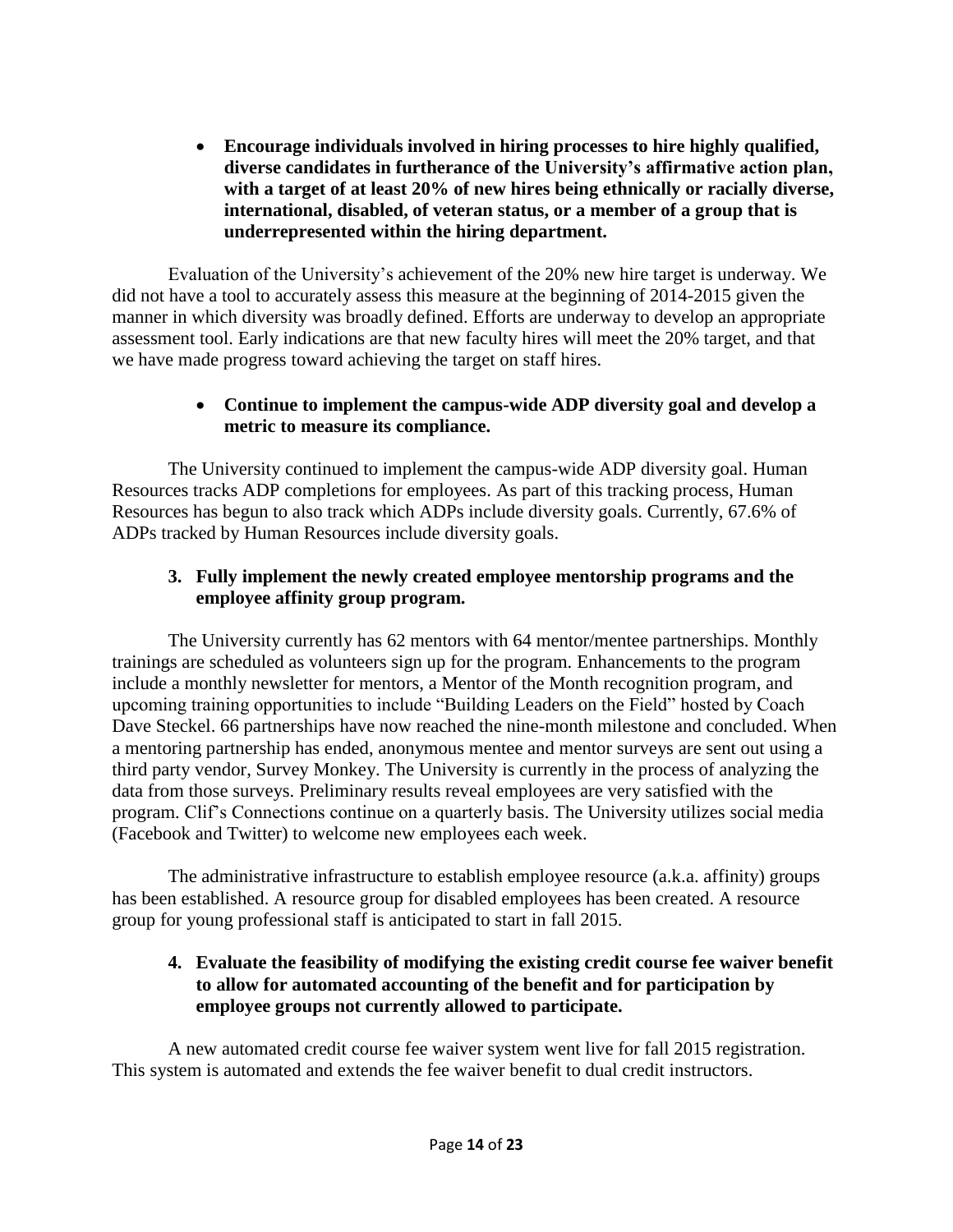#### **VI. RESPONSIBLE STEWARDSHIP**

# **1. Continue to grow and diversify revenue.**

# **Maximize state funding by satisfying the five established statewide performance measures.**

The University continued to grow and diversify revenue. The University satisfied all five of its established statewide performance measures. The University fiscal year 2016 core appropriation from the state includes a 1.5% increase which is larger than the increase for other public four-year institutions due to Missouri State meeting all of its performance measures and due to the General Assembly's decision to include an equity component in the appropriation calculation.

#### **Advocate for capital funding through state appropriations under the bonding authority established by Senate Bill 723.**

The General Assembly passed legislation for capital funding under the bonding authority established by Senate Bill 723 (passed in 2014). Under this legislation, the University will receive \$18.9 million to renovate and repair facilities in critical need.

At the beginning of fiscal year 2015, a \$1.325 million appropriation for the occupational therapy program in Springfield and allied health programs in West Plains was withheld. The University successfully advocated to have that appropriation released. Additionally, the University collaborated with the University of Missouri, CoxHealth, Mercy, and chambers of commerce in Springfield and Columbia to successfully advocate for this appropriation (along with a \$10 million appropriation for the University of Missouri medical campus in Springfield) to be included in the state's budget. Fiscal year 2016 marks the third year in a row that the General Assembly has included this appropriation in the state's budget.

## **Emphasize private support through mini capital campaigns for Glass Hall, the Hotel and Restaurant Administration Department building project, the College of Health and Human Services building projects, the College of Arts and Letters campaigns, and the Meyer Library renovation.**

Regarding capital campaigns:

 $\triangleright$  Glass Hall: The campaign committee continues to meet and calls are being made. Over \$5 million has been pledged. The University anticipates making a campaign update announcement in October.

 $\triangleright$  Hospitality and Restaurant Administration: Calls have been made and continue to be made. This campaign has focused on corporate giving, and approximately \$100K has been pledged.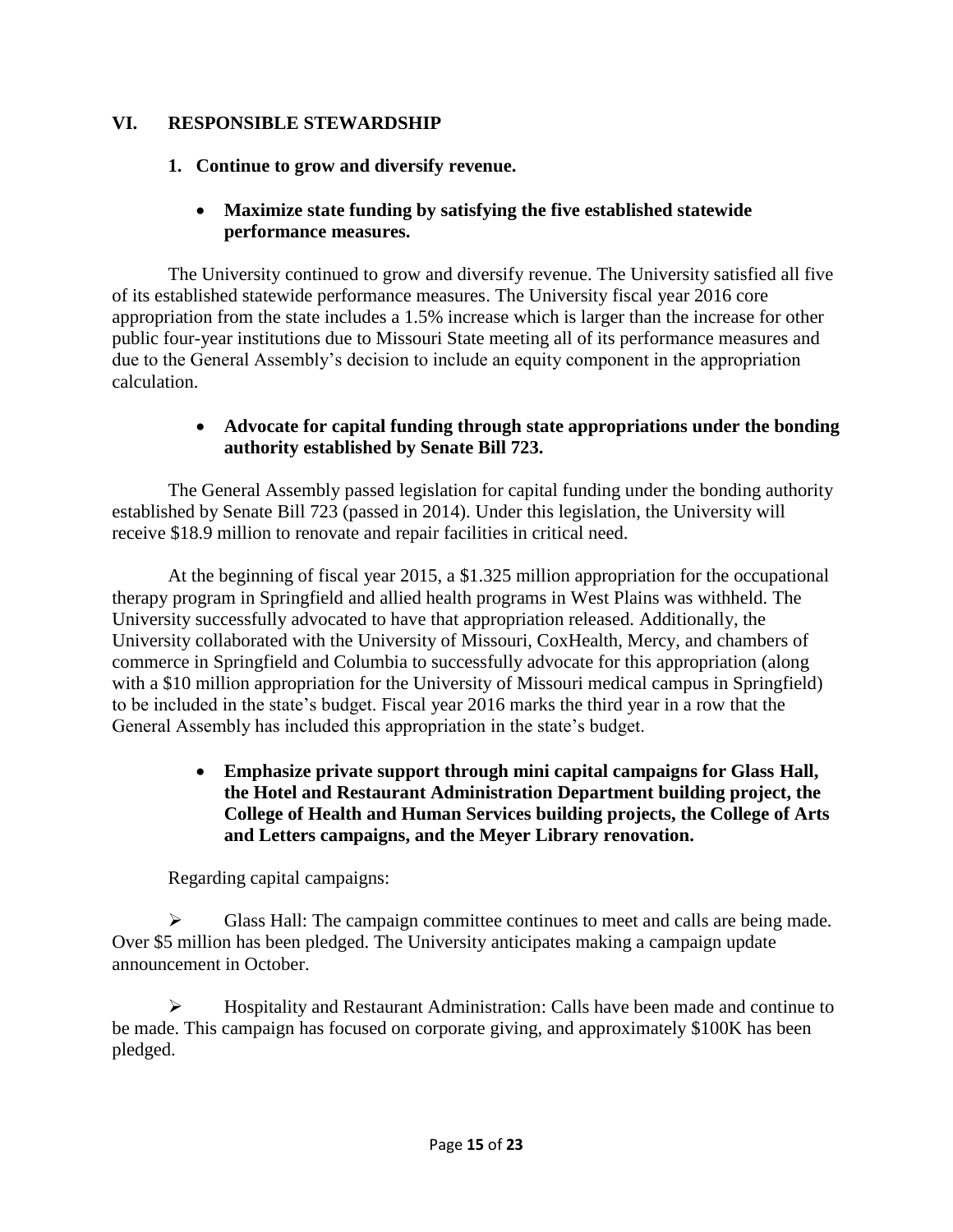O'Reilly Clinical Health Science Center: The campaign committee continues to meet, several fundraising events have occurred, and calls are being made. Close to \$250,000 has been pledged beyond the naming gift.

 $\triangleright$  Steinway Project: At least three Steinways have been pledged to this campaign, and the campaign committee continues to meet. The University anticipates making a gift announcement in August.

Meyer Library Project: A campaign committee is being solicited and formed.

# **Develop and implement an investment strategy within the scope of existing University policies to enhance the portfolio return given the amount of the reserve fund.**

The University has implemented a strategy to spread out University investments over a five year period with an approximate 2.5 year average life to maximize investment returns. As a result the estimated interest income for fiscal year 2015 will be \$1,004,000, which is \$650,000 more than fiscal year 2014. Fiscal year 2016 interest income is estimated to be \$1,200,000.

# **2. Successfully bond the construction and purchase of academic spaces including Brick City Building 4, the Student Admissions and Success (Welcome) Center, Occupational Therapy and Health Center, and the Morris Center (fifth floor renovation).**

On September 26, 2014 the university closed a \$21,485,000 MOHEFA Bond issue which funded a portion of the Davis-Harrington Welcome Center, the O'Reilly Clinical Health Science Center, and the fifth floor renovation to the Morris Center. The University evaluated including Brick City Building 4 in the bond issue, but determined that it was more appropriate to reevaluate the purchase and potential bonding for Brick City Building 4 when the option to purchase Building 3 becomes available.

- **3. Invest in the preservation, modernization, and replacement of capital assets to support mission critical needs.**
	- **By Fall 2014, complete construction / renovation of Plaster Stadium, the Mary Jo Wynn Academic Achievement Center, and the recreation and athletic facilities funded by the B.E.A.R. Fee.**

The Plaster Stadium renovation was substantially completed by the first home football game. The Mary Jo Wynn Academic Achievement Center and the remaining recreation and athletic field projects were substantially completed by the first day of the fall 2014 semester.

> **Begin construction / renovation of the Student Admissions and Success (Welcome) Center, Pummill Hall, Occupational Therapy and Health Sciences Building, Kentwood Hall, Sunvilla, Meyer Library (Phase I), and the Morris Center (fifth floor renovation).**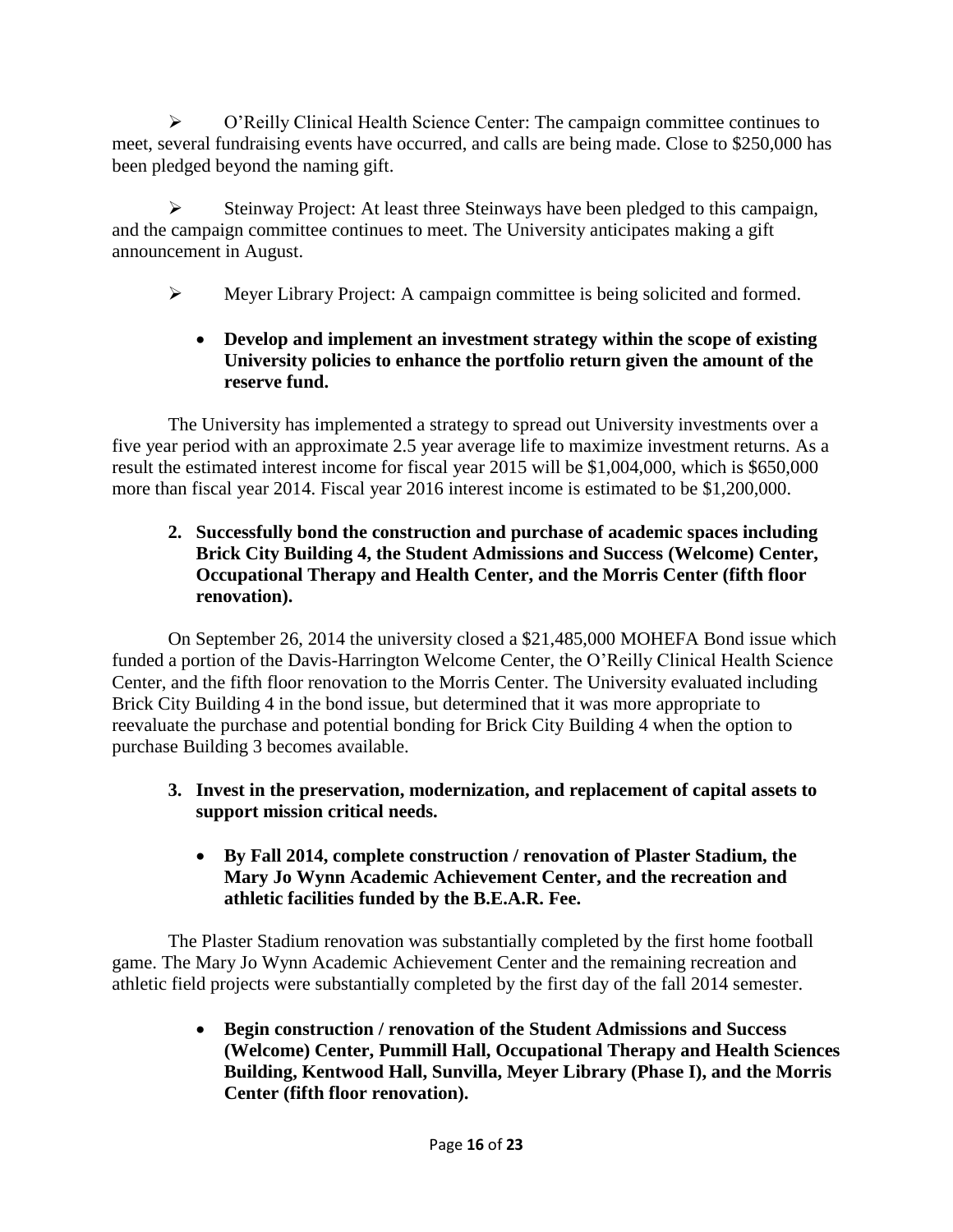The Kentwood Hall renovation was substantially completed by the first day of the fall 2014 semester. The Morris Center (Fifth Floor Renovation) project was substantially completed by the first day of the spring 2015 semester.

Work has begun, with expected completion by fall 2015, on the Davis-Harrington Welcome Center, Pummill Hall, the O'Reilly Clinical Health Sciences Center, and Sunvilla Tower. Work has also begun on Meyer Library (Phase I) with expected completion by October 2015.

# **4. Utilize and operate facilities efficiently.**

# **Obtain a STARS Silver rating from AASHE.**

The University submitted its 2015 AASHE STARS report on April 1, 2015 and received a Silver rating.

#### **Sponsor** *Green Revolution***, a Smithsonian traveling exhibition, at the Discovery Center of Springfield.**

The University sponsored *Green Revolution* at the Discovery Center of Springfield, and the exhibition completed on October 1, 2014. A total of 1,547 individuals viewed the exhibition.

- **Continue to implement modifications to class start times to increase classroom usage.**
- **Continue to evaluate class placements to increase classroom usage.**
- **Continue to more efficiently heat and cool buildings through responsible space scheduling practices and cost-effective environmentally friendly building practices.**

The University is undergoing a space audit and has implemented 25Live, an application streamlining campus-wide class and event scheduling. These efforts have improved the ability to match classes and events with the most appropriate space on campus. Work is underway to centrally schedule events at the Bond Learning Center, Pinegar Arena, Shealy Conference Center, study rooms in Meyer Library, the Park Central Office Building, and athletic fields. Analysis is ongoing to determine whether Conference Services should also utilize 25Live to centrally manage all campus space.

In 2014, the Scheduling Space for Energy Efficiency initiative targeted eleven buildings on the Springfield campus with sections or floors that remained unoccupied after 5 p.m. and on weekends during summer 2014. Schedulers placed classes into identified spaces in more efficient sections and floors of these buildings, resulting in nearly \$39,000 of savings. This year the University expanded this initiative throughout the entire year and for the entire campus, resulting in consolidating classes into fewer buildings.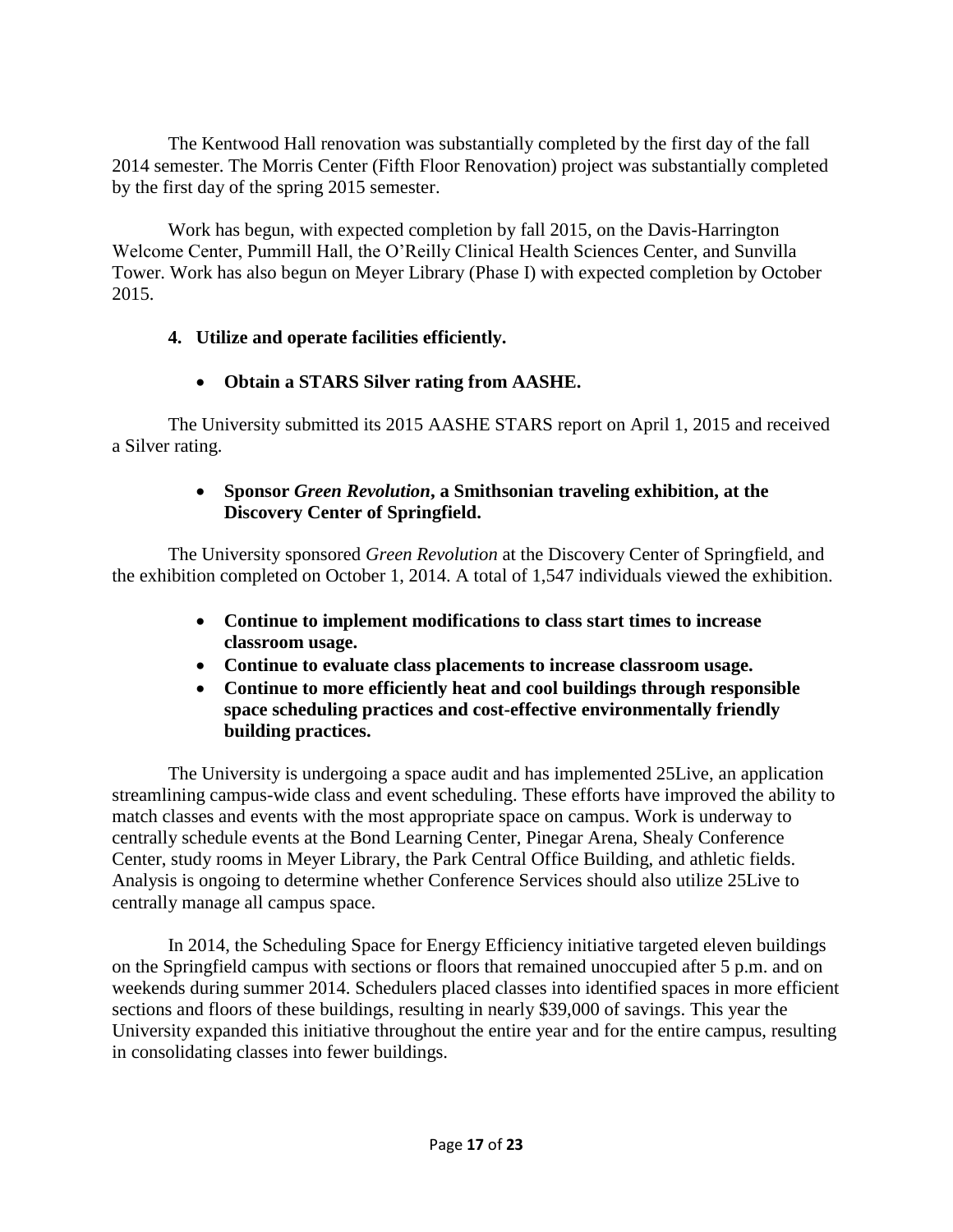### **Evaluate opportunities to extend the campus chilled water loop to more efficiently provide cold water to campus facilities.**

The University connected Meyer Library to the chilled water loop. The University is in the process of also connecting Sunvilla Tower, the O'Reilly Clinical Health Sciences Center, and the Davis-Harrington Welcome Center to the loop. Enhancements to the system and analysis are ongoing to potentially add these buildings without adding chillers to the system.

# **Evaluate the results of resealing parking lots with asphalt emulsion as an alternative to coal tar.**

The University tested asphalt emulsion sealers on three lots. The results were disappointing. Accordingly, the university will use coal tar sealers in 2015, but the University will require that sealers be applied using sustainability protocols currently used by the Missouri Department of Conservation. The University will continue to evaluate asphalt emulsion based sealers and other alternatives to coal tar in future years.

# **5. Manage University-wide risk effectively by developing and implementing an Enterprise Risk Management Program through the existing compliance committee to identify risks, evaluate risk management tools, and implement risk management solutions.**

The University's Compliance Committee was officially changed to the Enterprise Risk Management and Compliance Committee with the following charge:

*The Enterprise Risk Management and Compliance Committee supports management's efforts in identifying, understanding, communicating, prioritizing and managing risks from a University-wide perspective. The Committee is comprised from the major functions of the University and makes decisions that are aligned within the University's overall vision and goals. The Committee communicates risk information to responsible management, the University President and the Board of Governors.*

The Committee has met monthly to identify and discuss University-wide risk. The Committee's first report on University risks was presented to the Board of Governors in June 2015.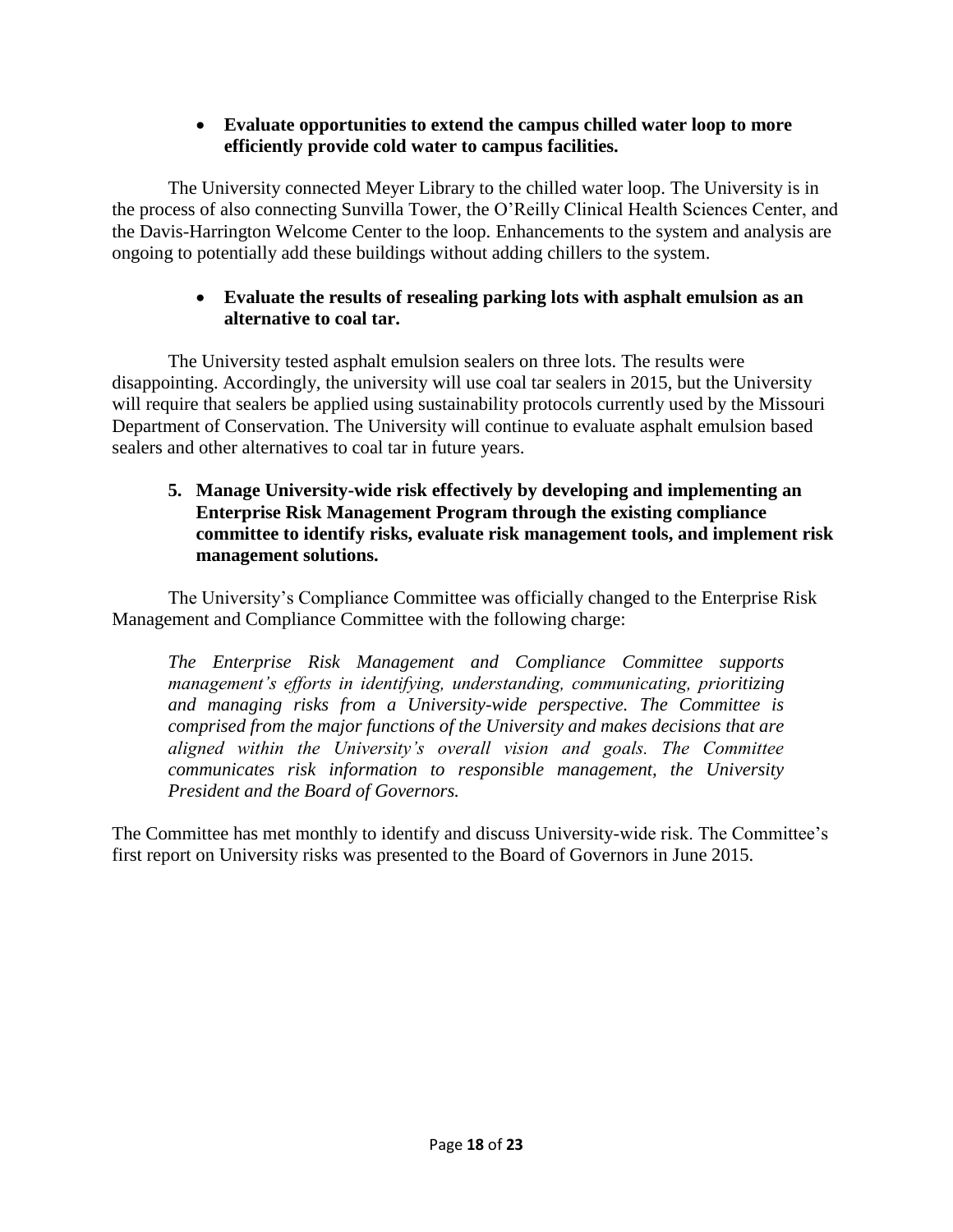### **VII. ATHLETICS**

## **1. Vie for a football playoff berth.**

The football team started the season with two impressive non-conference road wins. The first home game in the newly renovated Plaster Stadium was a huge success. Unfortunately, the team did not sustain success in conference play, but remained in the discussion for the playoffs until the last three weeks of the season. After the season, Missouri State hired the University of Missouri's Defensive Coordinator, Dave Steckel, as the Bears new head football coach.

#### **2. Finish in the top three in the MVC All-Sports standings.**

Missouri State finished in third place in the MVC All-Sports standings for 2014-2015. Three teams placed first in their respective sports—men's soccer, women's swimming, and baseball. We had other sports finish in the top three including golf (second), softball (second), and women's basketball (third). We achieved this despite an athletic department budget of 7/10.

#### **3. Increase memberships in The Bears Fund, and increase ticket sales in football, men's basketball, and women's basketball.**

Ticket sales for football and women's basketball increased over last year. Ticket sales for men's basketball decreased. Bears Fund revenue increased but membership decreased due to the assessments associated with men's basketball tickets.

# **4. Collaborate with students and Learfield Sports to improve the overall game day experience.**

The University dramatically enhanced the overall game day experience for home football games by moving Bearfest Village to the heart of campus, resulting in much larger pregame crowds than have participated in past years. The University sought feedback from the community and will implement additional changes to the game day experience next year, including less contests during games and enhanced technology.

# **5. Comply fully with NCAA rules with no major violations.**

The University complied with NCAA rules and had no major violations.

#### **6. Maintain an NCAA Academic Progress Rate above 930 for all teams.**

All University teams had a 930 or higher NCAA Academic Progress Rate. This year the University's athletes had a cumulative GPA of 3.08, the highest in recorded history. The University graduated a record-setting 117 student athletes.

# **7. Successfully implement the MVC television and digital media initiative.**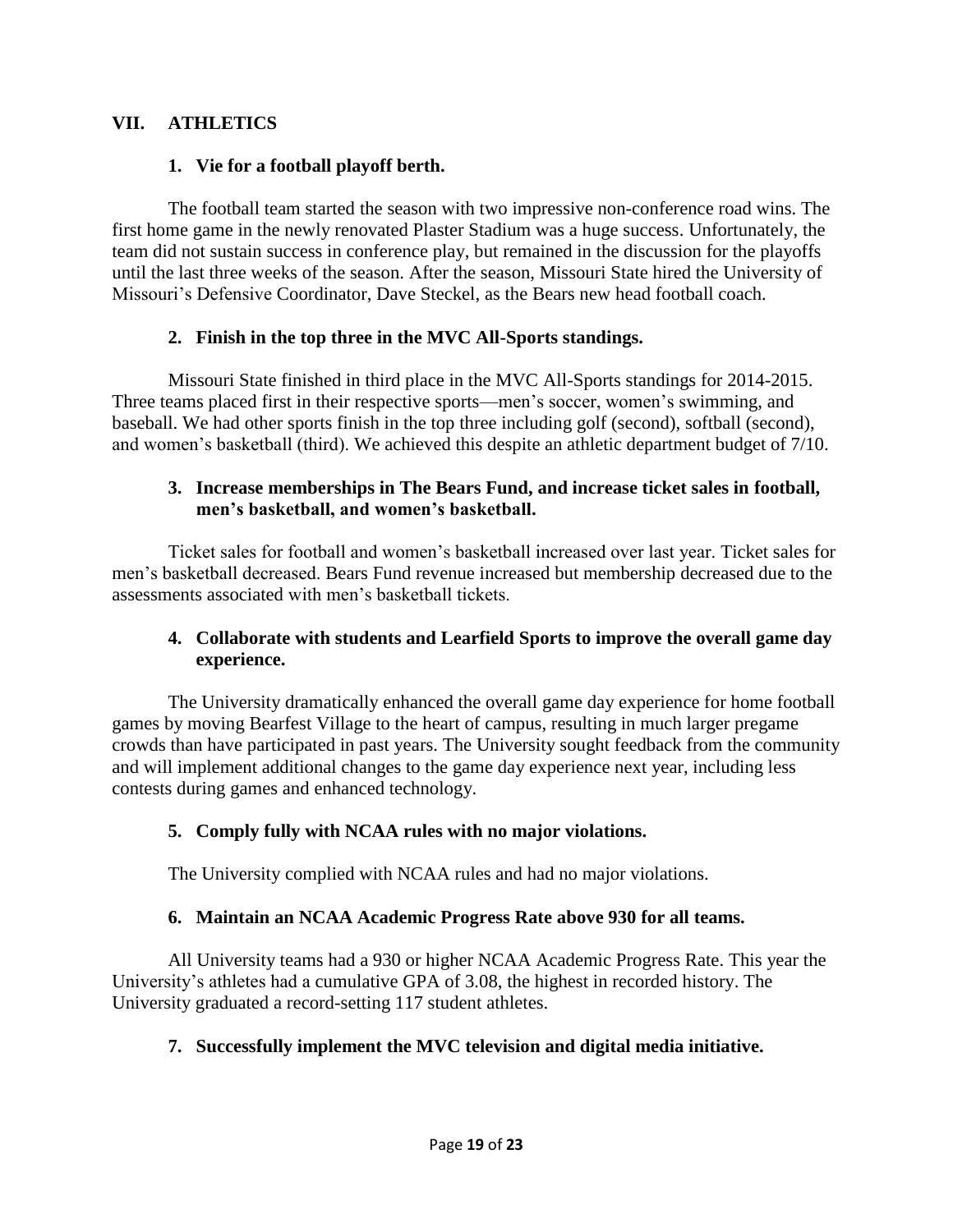The Missouri Valley Conference is in final negotiations with ESPN to sign a 10 year contract. The agreement will require each school to provide approximately 60 events per year for broadcast within 4 years. The Athletics Department is collaborating with the College of Arts and Letters and Hite Media to produce these events starting in 2015-2016.

## **8. Increase cumulative volunteer hours performed by student-athletes from 2,000 to 2,500.**

Student athletes logged 2,621 volunteer hours, a 24% increase over last year.

# **9. Evaluate new NCAA legislation and create and implement an appropriate strategic response.**

The University evaluated and developed a strategy to respond to new NCAA legislation. The most dramatic legislative change involved allowing universities to fund student athletes' cost of attendance. Legislative changes also involved significant changes to autonomy and governance for NCAA members.

The Missouri Valley Conference chose not to require members to fund cost of attendance, but it strongly encouraged members to fund cost of attendance for men's basketball. Members were free to make their own determination how to fund cost of attendance for female athletes to comply with Title IX. Missouri State, along with all other conference members except Wichita State and the University of Northern Iowa, decided to fund cost of attendance for men's and women's basketball. Wichita State intends to fund cost of attendance for all sports, and the University of Northern Iowa will fund cost of attendance for men's basketball and volleyball. The University will continue to monitor this situation with the intent to fund cost of attendance for additional sports in the future to remain competitive to the extent it is economically feasible to do so.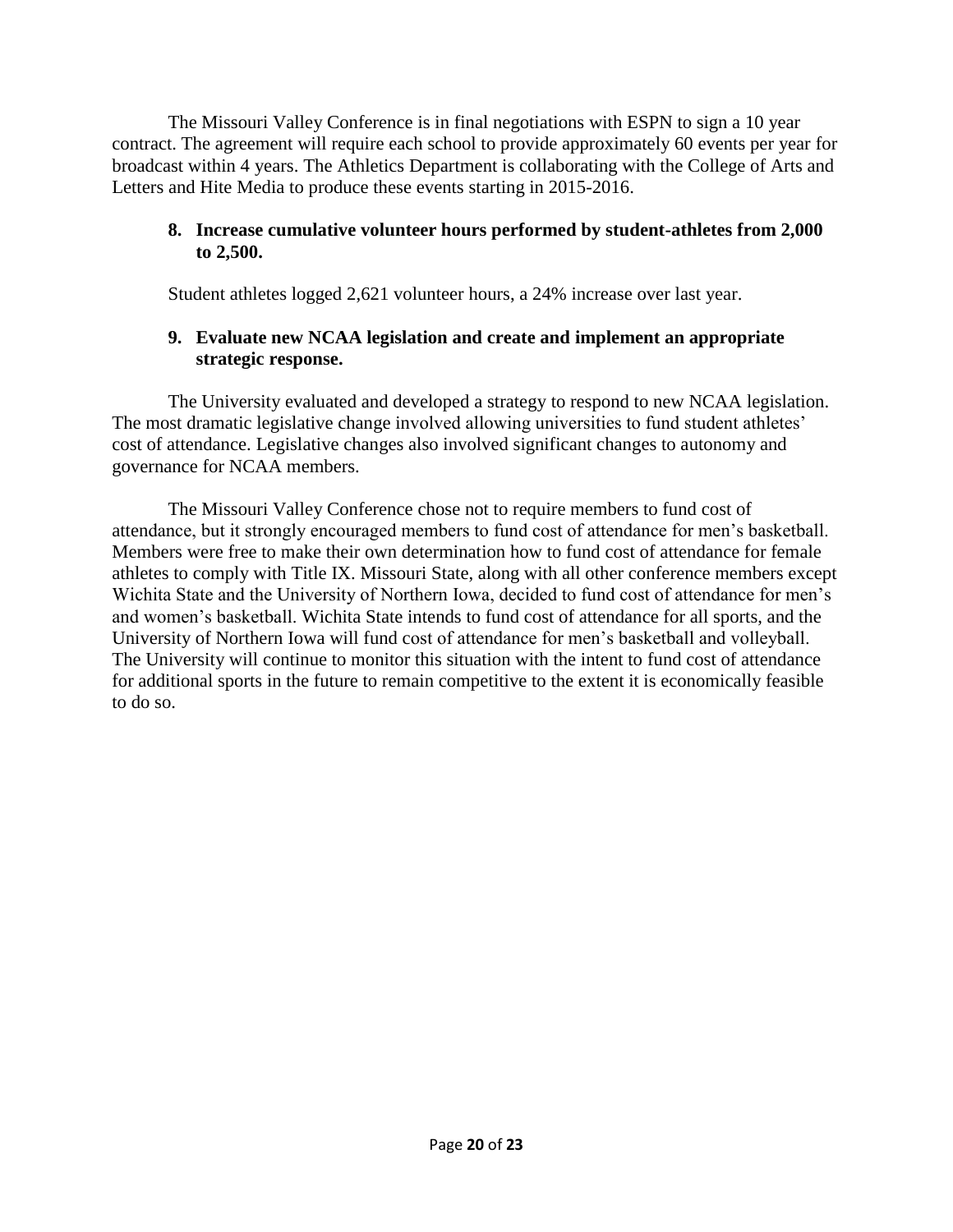# **VIII. WEST PLAINS INTEGRATION**

## **1. Continue to develop and market pathways for students to transition from West Plains coursework to Springfield coursework.**

The West Plains and Springfield admissions offices have a close working relationship, constant dialog, and present together at numerous events throughout the year. The West Plains advising center held a special transfer advising workshop for West Plains faculty this spring conducted by Springfield admission and recruiting personnel.

#### **Evaluate the potential for delivery of additional Springfield courses and programs on the West Plains campus.**

The University recently launched a Bachelor of Science in Child and Family Development for delivery on the West Plains campus. Bachelor degrees in the following fields are currently under evaluation for whole or partial delivery in West Plains: Secondary Education/Agriculture, Business Agriculture, Secondary Education/Mathematics, Respiratory Care, Social Work, Hospitality Management, Technology Management, Finance, and Criminology.

## **Enhance marketing efforts to inform West Plains students of their available options to participate in Springfield courses and programs.**

West Plains students are informed several times during the advising process about the transfer opportunities to Missouri State University during day-to-day advising appointments and when advisors visit IDS 110 classes each semester. Missouri State Outreach degree options are included in the STAR handbook given to all new West Plains students. The University's West Plains publications and website promote transfer opportunities to the Springfield campus. Visits to Springfield are conducted by the Honors Program, Child and Family Development Program, and Geography Program. The University chartered a bus to take West Plains students to the Springfield campus' fall and spring showcase events and the Public Affairs Conference.

The University has also enhanced its traditional marketing efforts in the West Plains region. For example:

- 
- MSU Bear Day at West Plains in fall 2014<br>
Digital billboard near Walmart through Jan<br>
Purchased radio ads on 2 stations<br>
Numerous e-blasts to West Plains students<br>
Digital closed circuit TV ads on West Plain Digital billboard near Walmart through Jan. 8, 2015
- Purchased radio ads on 2 stations
- Numerous e-blasts to West Plains students and public schools in 14 counties
- Digital closed circuit TV ads on West Plains campus
- $\triangleright$  Placed banners on the lawn and retractable banners within the buildings on West Plains campus
- Executed articulation agreement for transfer admission into Springfield's accelerated honors program for qualified students from the Darr Honors Program at West Plains
- $\triangleright$  News releases for program promotions and announcing advisor visits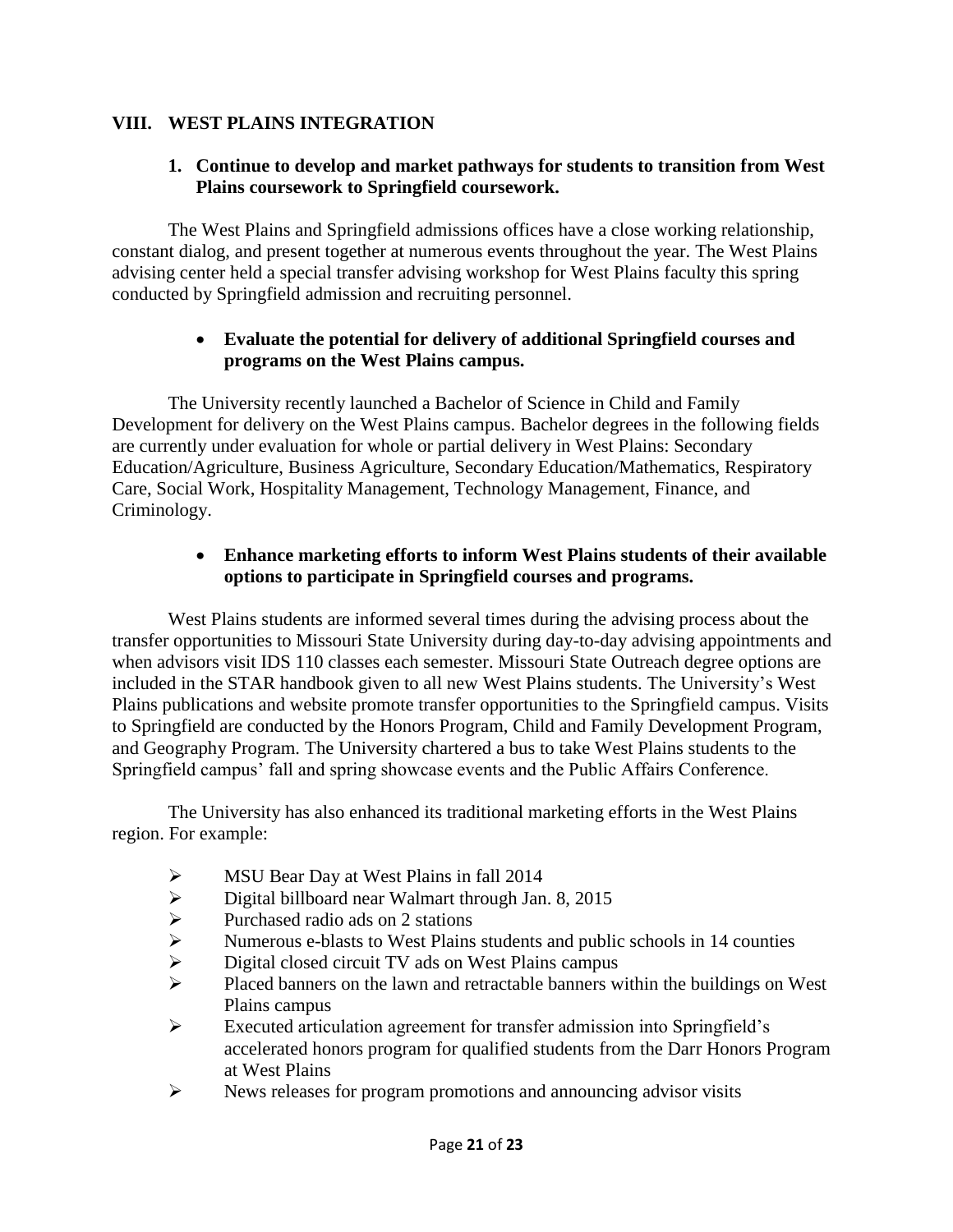- $\triangleright$  Increased media communication including social media, Google, and updated website
- $\triangleright$  Roadside billboard highlighting bachelor's and master's degree completion in West Plains
- Participated in West Plains campus and regional recruiting events including Red Carpet Day, College Express Event, Welcome Week, MoETS Conference, Teacher Placement Day, and Plains Students, Chamber of Commerce, schools in ten county region
- $\triangleright$  Initiated process to provide photo Bear Pass IDs for interested students
- Exercise Student support web page answering frequently asked questions<br>  $\triangleright$  Provide special services to West Plains students taking Springfield course
- Provide special services to West Plains students taking Springfield courses including access to books through the local bookstore, self-pay option to the professional services benefit for healthcare, and free access to the West Plains Civic Center pool and gym

The West Plains campus publicizes Springfield Transfer Coordinator visits, Springfield Advisor visits, and coordinates with Springfield for West Plains Day targeting students transferring to Springfield campus.

# **Enhance orientation processes for students transferring from the West Plains campus to the Springfield campus.**

The University will launch a new program in August on the Springfield campus called *Find Your Place Day!* The goal of the program is to help West Plains students who are transferring to Springfield to feel more connected to the campus, to know how to apply for oncampus employment, to engage with similar organizations found in West Plains, to become familiar with academic and student services spaces and to connect with other West Plains transfer students. Additionally, Springfield advisors held a Transfer Advisor Training Workshop in West Plains in March to facilitate orientation and enrollment for students transferring to Springfield from the West Plains campus.

# **Identify opportunities for Springfield student organizations to coordinate and interact with West Plains student organizations.**

West Plains Student Life, SGA and Honors Program organize visits and activities between the two campuses. For example, the West Plains Student Government Association attended a Student Government Association meeting on the Springfield campus twice this year.

# **2. Develop and implement a policy that prescribes a formula for the University's funding of the West Plains campus.**

The Board of Governors approved the State Appropriation Allocation Formula for Springfield and West Plains Campuses Policy.

**3. Identify and evaluate opportunities to integrate the Springfield and West Plains bookstores.**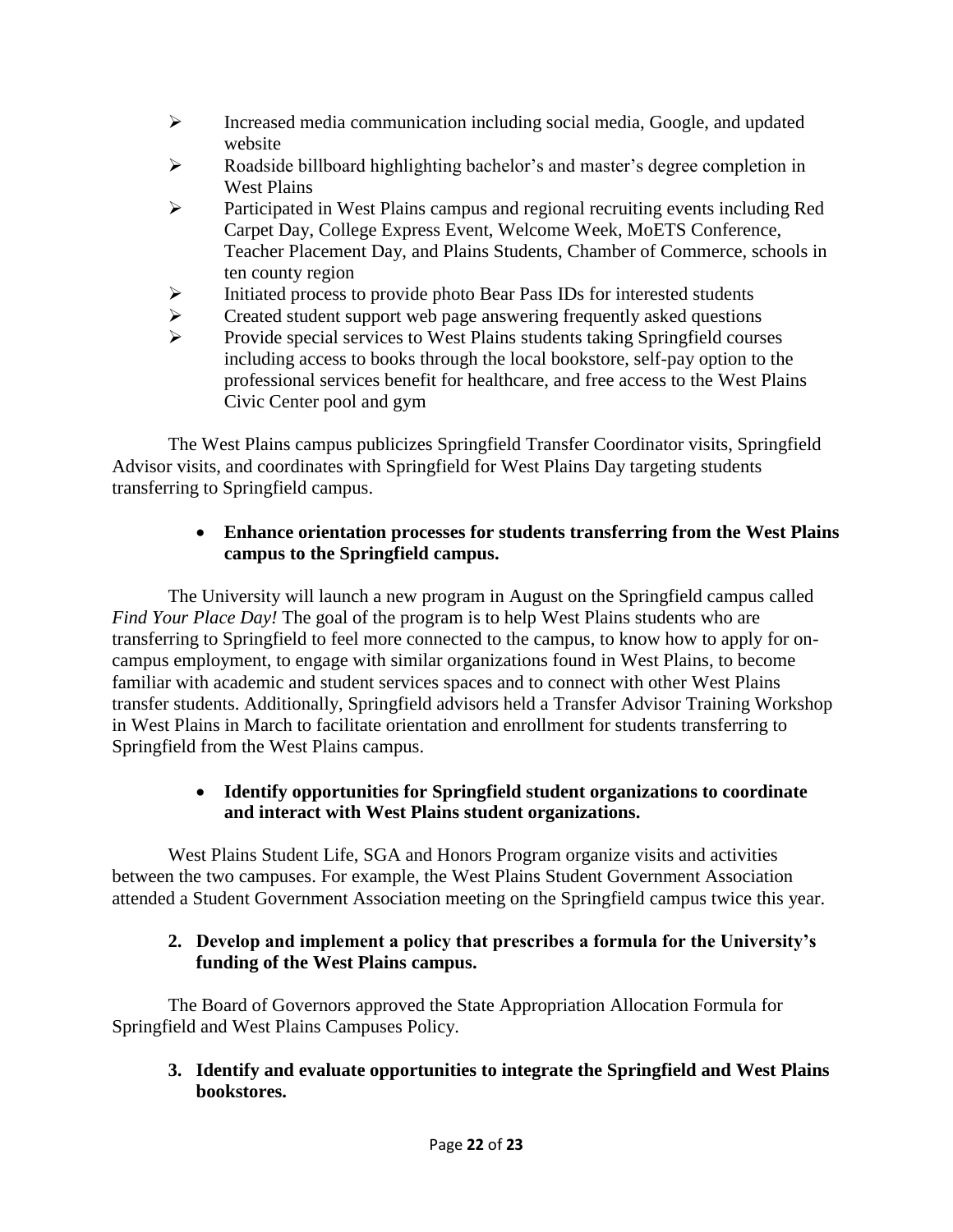The director of the Springfield bookstore visited West Plains in September 2014, the course materials manager for the Springfield bookstore visited West Plains in November 2014. Staff from the West Plains bookstore visited the Springfield campus in May 2015. Staffs from each bookstore have exchanged numerous calls and emails to improve operations through the year.

#### **4. Identify and evaluate opportunities to improve the coordination of Banner processes between the West Plains and Springfield campuses.**

The University has identified Banner processes that can be coordinated between the campuses, and has begun the process of coordinating these processes, in the following areas: Student Satisfactory Progress (SAP), Key Performance Indicators (KPI), Faculty Staff Fee Waivers (process automation), Ellucian Mobile App (Grizz Mobile), Grizzly Bridge Applications, Advisement Pin Release, Banner Document Management System Sharing, Cashnet Storefronts, Banner Common Matching, and Projected Course Offerings. Additionally, the West Plains campus provided Banner access to Springfield advisers to better advise transferring students.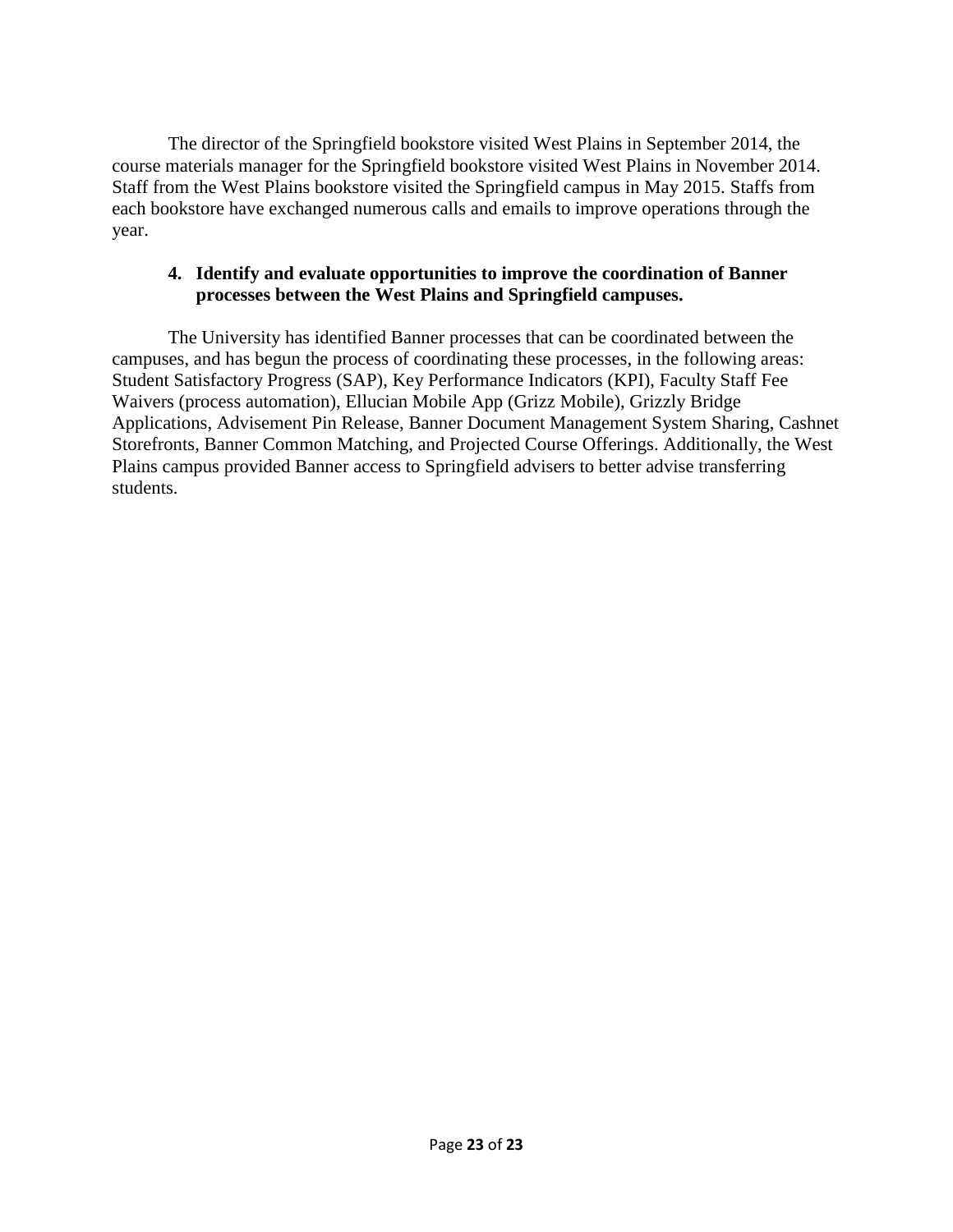#### **ENROLLMENT HIGHLIGHTS FOR MARCH 2015 BOARD OF GOVERNORS RETREAT**

*Bolded items* reference those in the "8 Major Goals for 2014-15" document.



Our goal is *modest annual growth*. We exceeded that with increases of 3.5 percent in fall 2013 and 2.7 percent in fall 2014. Enrollment increased in most student categories, including undergraduate degreeseeking, graduate, and dual credit. Our fall 2014 and spring 2015 enrollments were both records.

Consistent with our goal of *increasing the diversity of our student body,* enrollment of underrepresented students increased by 17.4 percent from 2012 to 2014. Those students now make up 11.8 percent of the total. Our success is attributable in part to our *collaboration with diversity –oriented organizations* (e.g., Kauffman, College Bound, Wyman, and College Summit).

As a result of *international recruitment efforts,* our international student enrollment has continued to grow. In fall 2014, 88 countries were represented.

Targeted *Illinois recruitment efforts* have contributed to our growth in out-of-state students. Our total enrollment of Illinois students grew from 321 in fall 2012 to 488 in fall 2014, a 52.0 percent increase.



#### **Students Taking Predominantly Evening, Online, or Off-Campus Courses**

**Selected Target Population Enrollments-Fall Semesters**



We continue to *increase the number of alternate pathway options*. Currently, a total of 69 different majors can be completed through online, evening and/or off-campus enrollment. The number of distinct pathway options (combinations of major and modalityevening, online, and off-campus) exceeds 130.

From fall 2013 to fall 2014, the number of students taking predominantly online, evening, and/or offcampus courses increased, with the most notable increase coming in students taking predominantly online courses (an increase of 23.7 percent).

#### **Total Fall Semester Headcount Enrollment**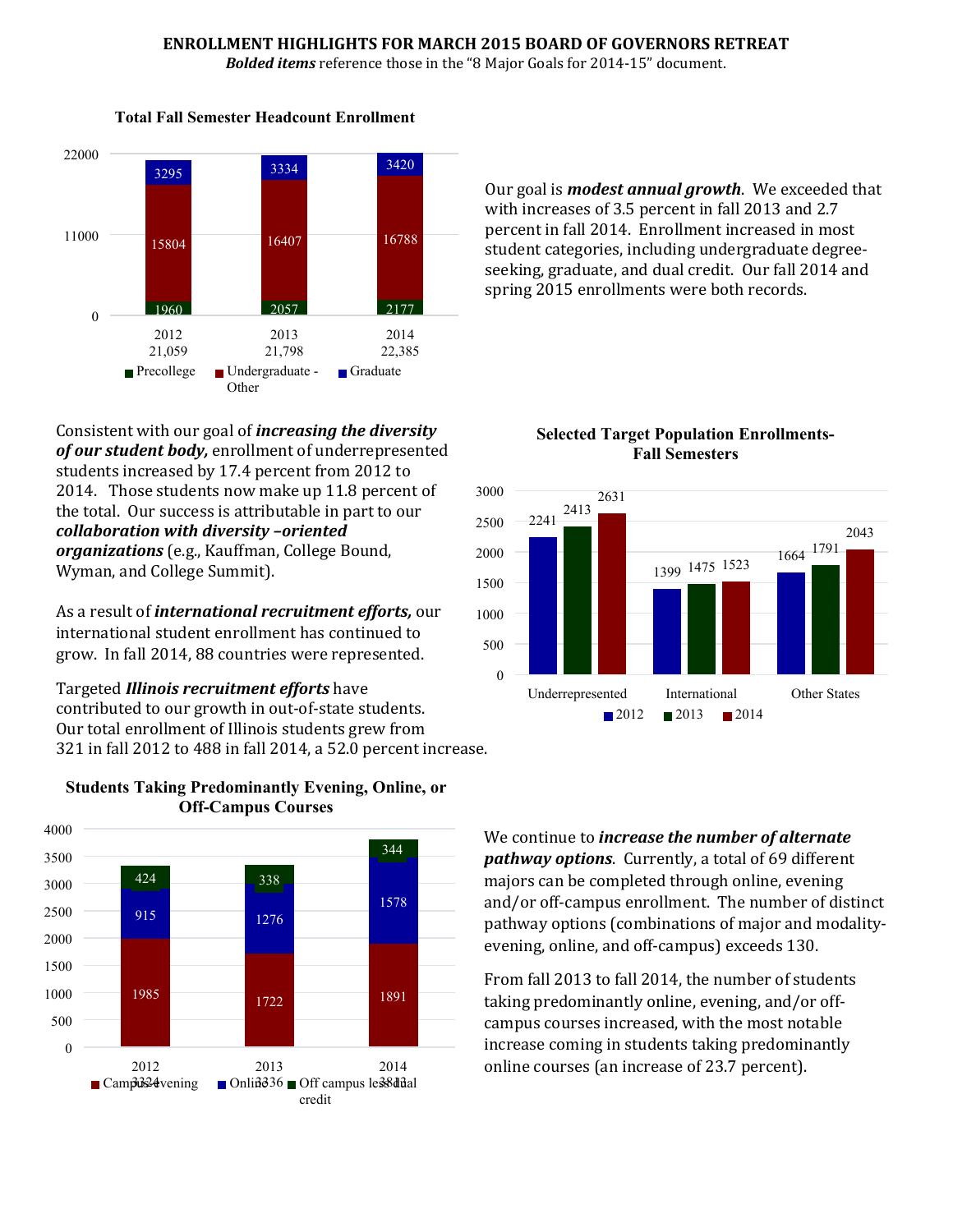

**New Degree-Seeking Students by Calendar Year\***

\*Spring, summer, and fall combined

\*\*Excludes transfers on the China campus

| Applications for fall 2015 as of February 14, 2015 |              |                |  |
|----------------------------------------------------|--------------|----------------|--|
|                                                    |              | Change over    |  |
|                                                    |              | corresponding  |  |
| <b>Student Type</b>                                | Applications | date last year |  |
| First Time-New in College                          | 8882         | 10.4%          |  |
| New Transfer                                       | 1043         | 2.4%           |  |
| New Degree Seeking Graduate                        | 864          | $-5.3%$        |  |



We have continued to see growth in our transfer student enrollment despite declines in community college enrollments in Missouri. Our growth is due in part to our efforts to *strengthen relationships with key community college partners* (e.g., Ozarks Technical Community College, St. Charles Community College, and the Metropolitan Community Colleges).

Enrollment of first-time students increased by 10.2 percent from 2012 to 2014, which is noteworthy given that the number of high school graduates in Missouri declined over that period.

We are well ahead of last year in the number of applied and admitted first-time students. We are up slightly in transfers and down slightly in new graduate students, but it is still early in the admission cycle for those students. Changes in our process explain a part of the current drop in graduate applicants.

The number of Missouri high school graduates in 2015 projected to be the same as in 2014.

Through the Executive Enrollment Management Committee, enrollment targets are established for total enrollment and various segments of the enrollment.

The overall target for 2015 is 22,500, a slight increase over 2014 and also the target established in the long-range plan for 2016. Targets by college are shown in this graph.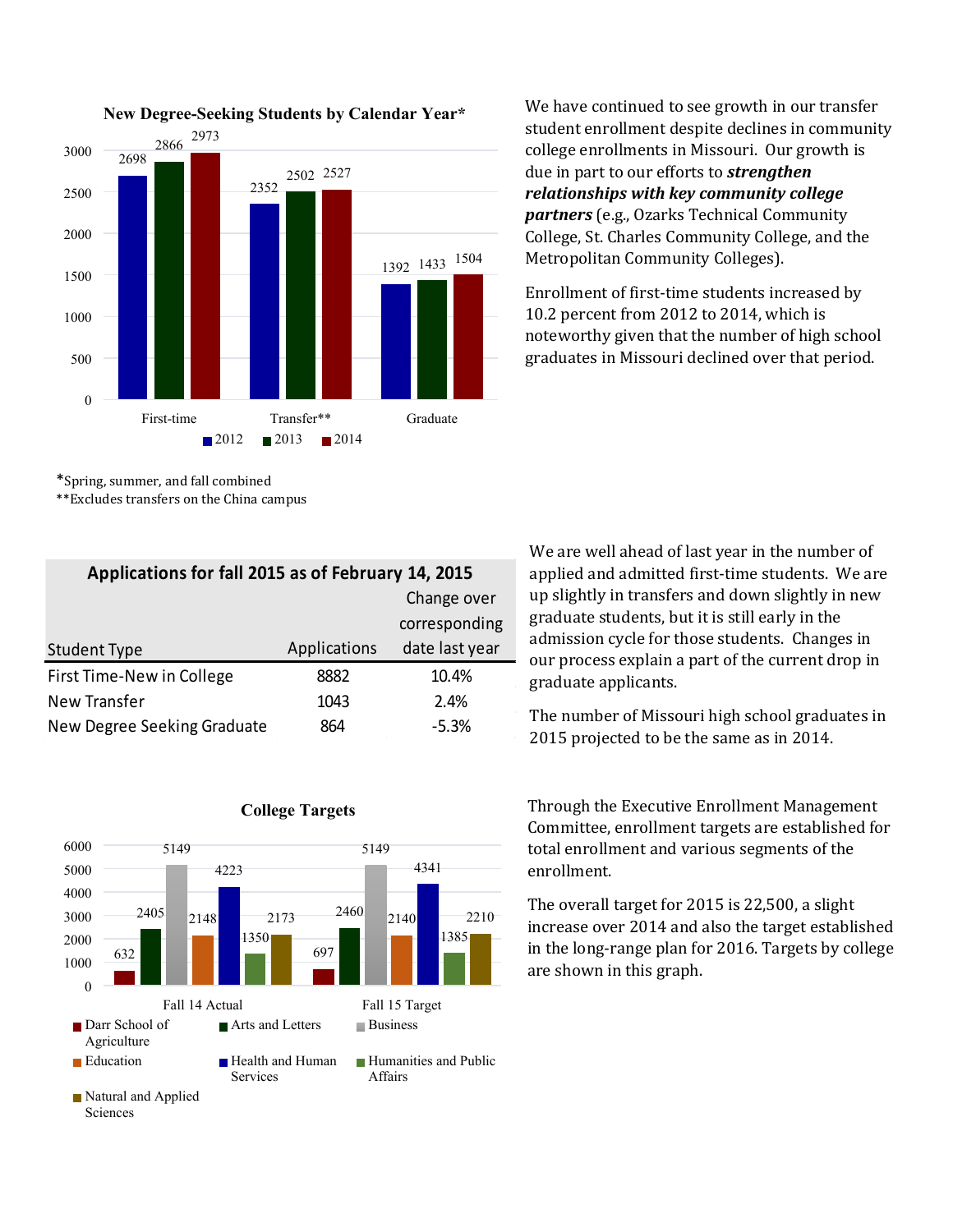# Freshman Admission Requirements

Op5.01-3 Freshman Admission [Requirements](http://www.missouristate.edu/policy/Op5_01_3_FreshmanAdmissionRequirements.htm)

# **Policy statement**

You will qualify for admission to Missouri State if you are (or will be) a graduate of an accredited high school and meet both the core curriculum and selection index requirements described below. If you have completed courses for college credit, you must also have at least a 2.00 grade point average on those courses.

**Homeschooled students** should refer to the policy for [homeschooled](http://www.missouristate.edu/admissions/homeschoolStudents.htm) students.

Eligibility of **international students** is determined by the international student [undergraduate](http://www.missouristate.edu/policy/Op5_09_1_InternationalUndergraduateStudents.htm) admission policy.

Students **age 22 or older** are exempt from the selection index and core requirements.

# **High School Core Curriculum**

The high school core curriculum was established by the Missouri Department of Higher Education.

# English

Four units, two of which must emphasize composition or writing. One unit may be speech or debate.

**Acceptable courses:** English or language arts, literature, speech, debate, journalism (if writing intensive). **Unacceptable courses:** yearbook, dramatics, mass media.

# **Mathematics**

Three units. High school algebra and beyond, including algebra II (If algebra I is taken in 8th grade, three more units must be taken in high school)**.**

**Acceptable courses:** algebra I, geometry, algebra II, pre-calculus, math analysis. **Unacceptable courses:** computer math, pre-algebra, general math, consumer math.

# Social studies

Three units. Must include American history and at least one semester of government.

**Acceptable courses:** world history, American history, American government, state/regional history, principles of democracy, civics, psychology, sociology, economics, political science, geography. **Unacceptable courses:** family relations, consumer education, personal finance.

#### **Science**

Three units, not including general science. One unit must be a laboratory course.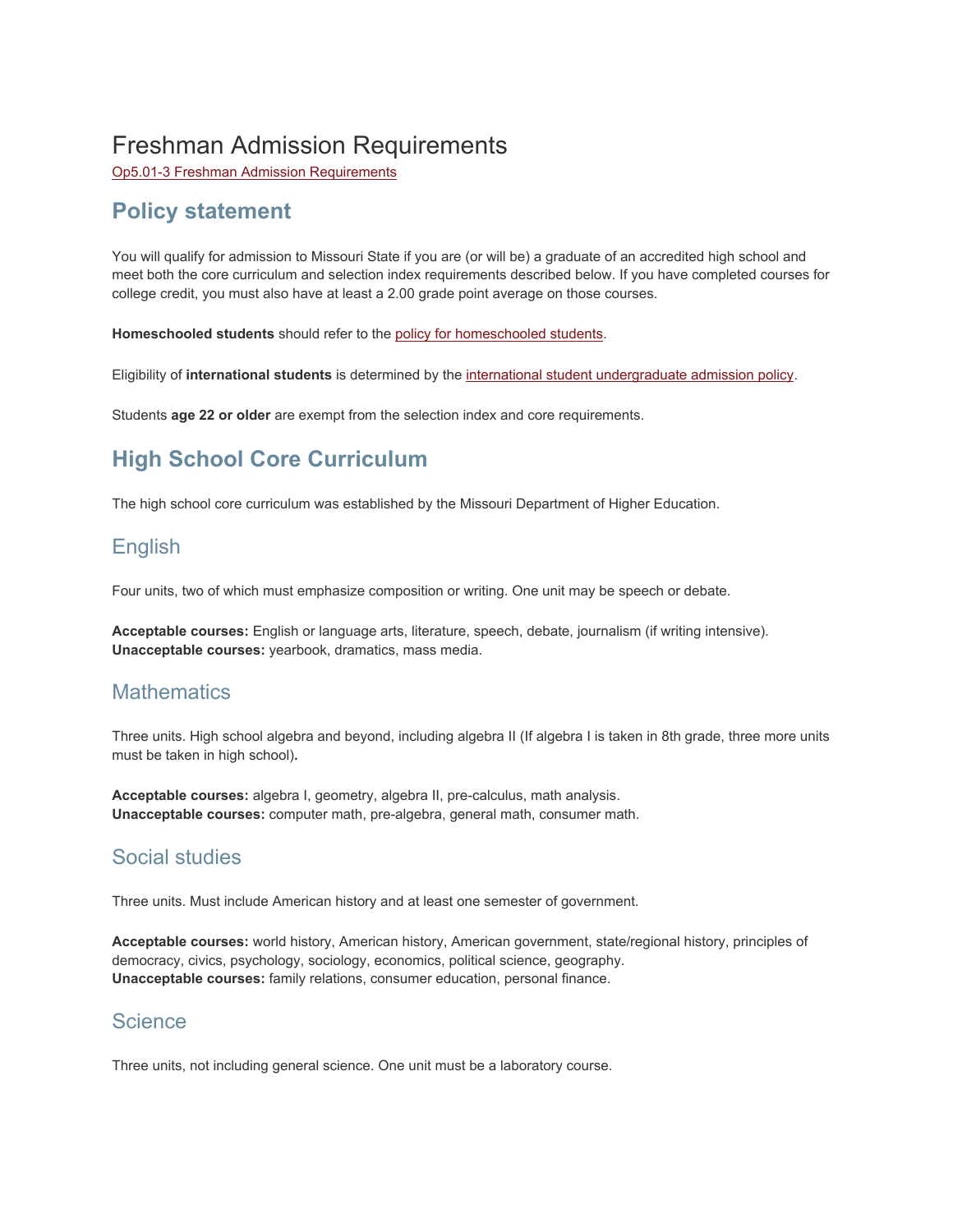**Acceptable courses:** biology, chemistry, physics, anatomy and physiology, botany, zoology, integrated science, physical science, earth science.

**Unacceptable courses:** general science, consumer science, environmental studies.

# Fine arts

One unit. Graduates of accredited Missouri high schools meet this through completion of the fine-arts requirement for graduation.

**Acceptable courses:** art, music (band, orchestra, choir, music appreciation or music theory), dance, drama, theatre appreciation.

**Unacceptable courses:** speech, mass media, arts and craft.

# Academic electives

Three units. Must be selected from foreign language and/or two or more of the areas listed above. Two units of a foreign language are strongly recommended.

**Acceptable courses:** Must be selected from foreign language and/or a combination of two or more of the areas listed above or computer science (if algebra I is a prerequisite). **Unacceptable courses:** physical education, accounting, family studies, keyboarding, vocational courses.

# Additional electives

Additional elective credit to bring total to 24 units (required of Missouri high school graduates).

# Additional details

For additional details please contact your high school counselor or our office.

# **Selection Index**

The following selection index is for students applying for the fall 2015 semester. See below for the index that **applies to the spring 2016 and future semesters.**

If you successfully complete the high school core curriculum (listed above) before graduating from high school and meet **any one** of the following criteria, you will be **automatically admitted** to Missouri State University:

- ACT score of 24 or higher (SAT 1090)
- 3.5 cumulative GPA on a 4.0 scale
- Class rank in the top 25 percent

If you do not meet one of these criteria but successfully complete the core-curriculum requirement before graduating from high school, you will be admitted if you meet the requirements in the scale below:

# How to use this scale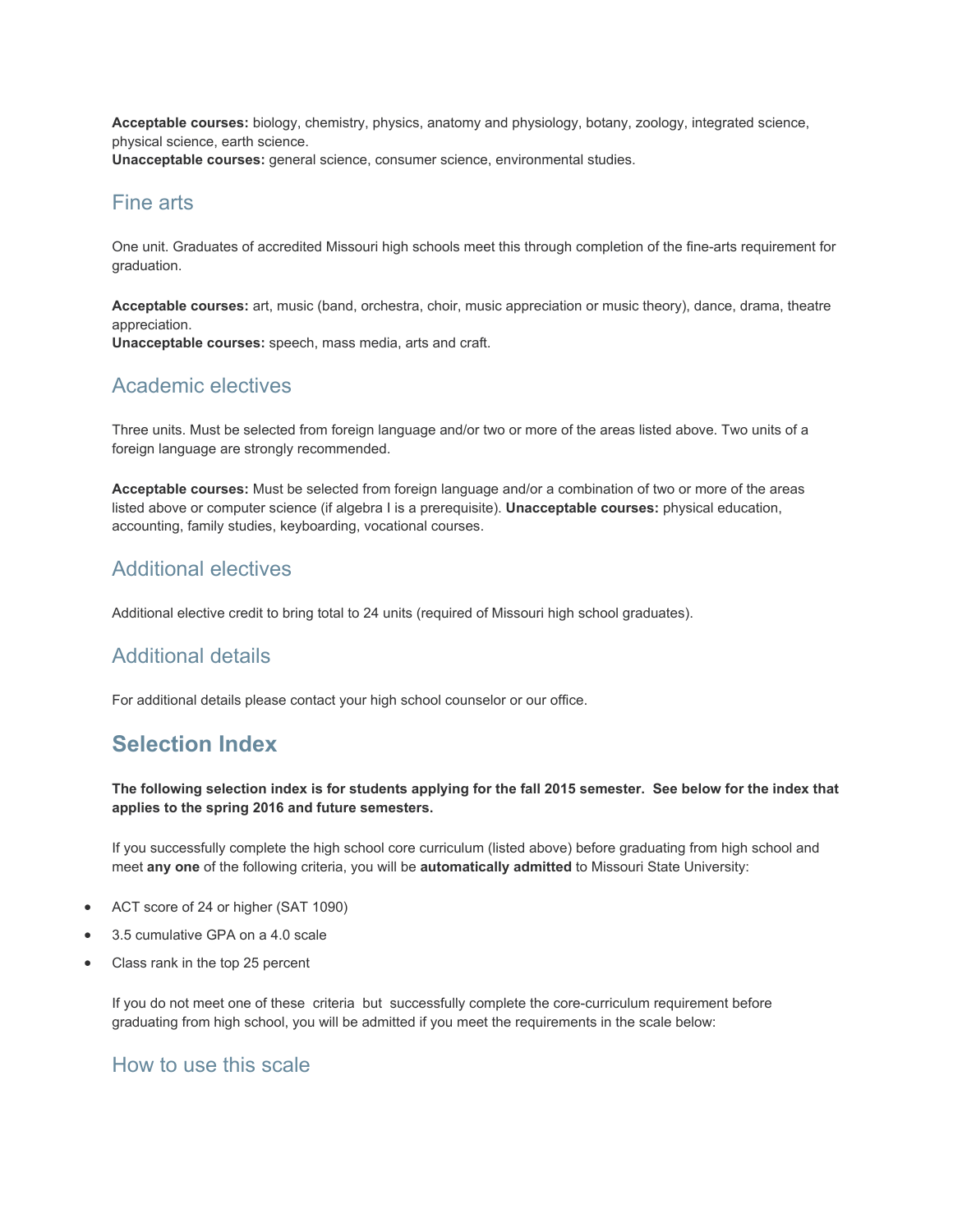- 1. Using your class rank percentile and GPA, determine which will place you higher on this scale. For example, if your class rank percentile is 60 and your GPA is 3.30, you would use the line based on your GPA. If your school does not rank, your GPA will be used to determine your eligibility.
- 2. Follow the line you identified in step 1 across the scale to determine the minimum ACT or SAT score you must have. Using the same example from Step 1, a student with a class rank percentile of 60 and a GPA of 3.30 would need **either** an ACT composite of 19 or higher **or** an SAT total of 900 or higher.

| <b>Class Rank</b><br><b>Percentile</b> | <b>GPA</b>     | <b>ACT Composite</b>                                      | <b>SAT Total</b><br>(Sum of critical reading<br>and math scores) |
|----------------------------------------|----------------|-----------------------------------------------------------|------------------------------------------------------------------|
| 75 or higher                           | 3.50 or higher | No minimum test score required for<br>admission purposes. |                                                                  |
| 73 to 74                               | 3.48 to 3.49   | 18                                                        | 860                                                              |
| 64 to 72                               | 3.25 to 3.47   | 19                                                        | 900                                                              |
| 56 to 63                               | 3.04 to 3.24   | 20                                                        | 940                                                              |
| 48 to 55                               | 2.85 to 3.03   | 21                                                        | 980                                                              |
| 40 to 47                               | 2.63 to 2.84   | 22                                                        | 1020                                                             |
| 34 to 39                               | 2.48 to 2.62   | 23                                                        | 1050                                                             |
| Below 34                               | Below 2.48     | 24                                                        | 1090                                                             |

**To calculate your class rank percentile**: Subtract your rank in class from the number of students in your class then divide that number by the number of students in your class. For example, if you are ranked 24th in your class of 200, your class rank percentile is 88  $[(200 - 24) \div 200 = 0.88$  or 88th percentile].

**If your school does not grade on a 4.00 scale**: Convert your GPA to a 4.00 equivalent by multiplying your GPA by four and dividing that number by the scale your school uses. For example, if you have a 10.50 GPA on a 12.00 scale, your converted GPA equivalent is  $3.50$  [(10.50 x 4) ÷ 12 = 3.50].

#### **The following selection index is for students applying for the spring 2016 semester and future semesters.**

If you successfully complete the high school core curriculum (listed above) before graduating from high school and meet either of the following criteria, you will be **automatically admitted** to Missouri State University:

- 3.5 cumulative GPA on a 4.0 scale
- Class rank in the top 25 percent

If you do not meet one of these criteria but successfully complete the corecurriculum requirement before graduating from high school, you will be admitted if you meet the requirements in the scale below: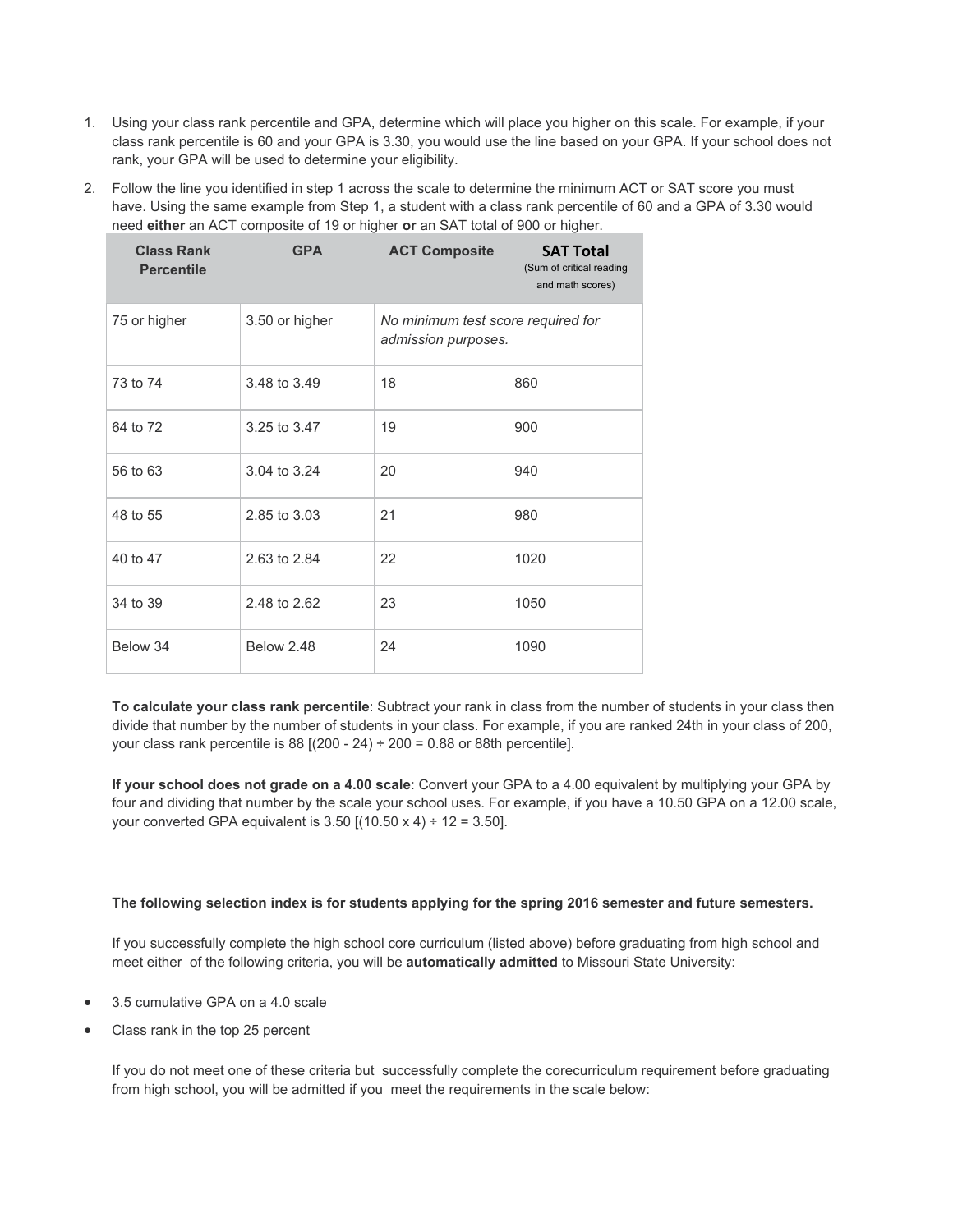# How to use this scale

- 1. Using your class rank percentile and GPA, determine which will place you higher on this scale. For example, if your class rank percentile is 60 and your GPA is 3.30, you would use the line based on your GPA. If your school does not rank, your GPA will be used to determine your eligibility.
- 2. Follow the line you identified in step 1 across the scale to determine the minimum ACT or SAT score you must have. Using the same example from Step 1, a student with a class rank percentile of 60 and a GPA of 3.30 would need **either** an ACT composite of 19 or higher **or** an SAT total of 900 or higher.

| <b>Class Rank</b><br><b>Percentile</b> | <b>GPA</b>        | <b>ACT</b><br><b>Composite</b>                            | <b>SAT Total</b><br>(Sum of critical reading<br>and math scores) |  |
|----------------------------------------|-------------------|-----------------------------------------------------------|------------------------------------------------------------------|--|
| 75 or higher                           | 3.50 or higher    | No minimum test score required for<br>admission purposes. |                                                                  |  |
| 71 to 74                               | 3.41 to 3.49      | 18                                                        | 860                                                              |  |
| 64 to 70                               | 3.25 to 3.40      | 19                                                        | 900                                                              |  |
| 56 to 63                               | 3.04 to 3.24      | 20                                                        | 940                                                              |  |
| 48 to 55                               | 2.85 to 3.03      | 21                                                        | 980                                                              |  |
| 40 to 47                               | 2.63 to 2.84      | 22                                                        | 1020                                                             |  |
| 34 to 39                               | 2.50 to 2.62      | 23                                                        | 1050                                                             |  |
| Below 34                               | <b>Below 2.50</b> |                                                           | Not admissible                                                   |  |

**To calculate your class rank percentile**: Subtract your rank in class from the number of students in your class then divide that number by the number of students in your class. For example, if you are ranked 24th in your class of 200, your class rank percentile is 88  $[(200 - 24) \div 200 = 0.88$  or 88th percentile].

**If your school does not grade on a 4.00 scale**: Convert your GPA to a 4.00 equivalent by multiplying your GPA by four and dividing that number by the scale your school uses. For example, if you have a 10.50 GPA on a 12.00 scale, your converted GPA equivalent is  $3.50$  [(10.50 x 4) ÷ 12 =  $3.50$ ].

# **Freshman Admission Alternatives**

As a selective admission institution, our objective is to admit students with demonstrated potential for academic success. We recognize that some students have potential for success not clearly evident through standard measures of class rank, grade point average, and test scores. If you **do not meet the requirements listed above**, please review our freshman admission [alternatives](http://www.missouristate.edu/admissions/admissionalternatives.htm).

The Missouri State University system includes an **open admission** campus in West Plains (about 100 miles southeast of Springfield). Students who do not qualify for admission to the Springfield Campus may begin at the West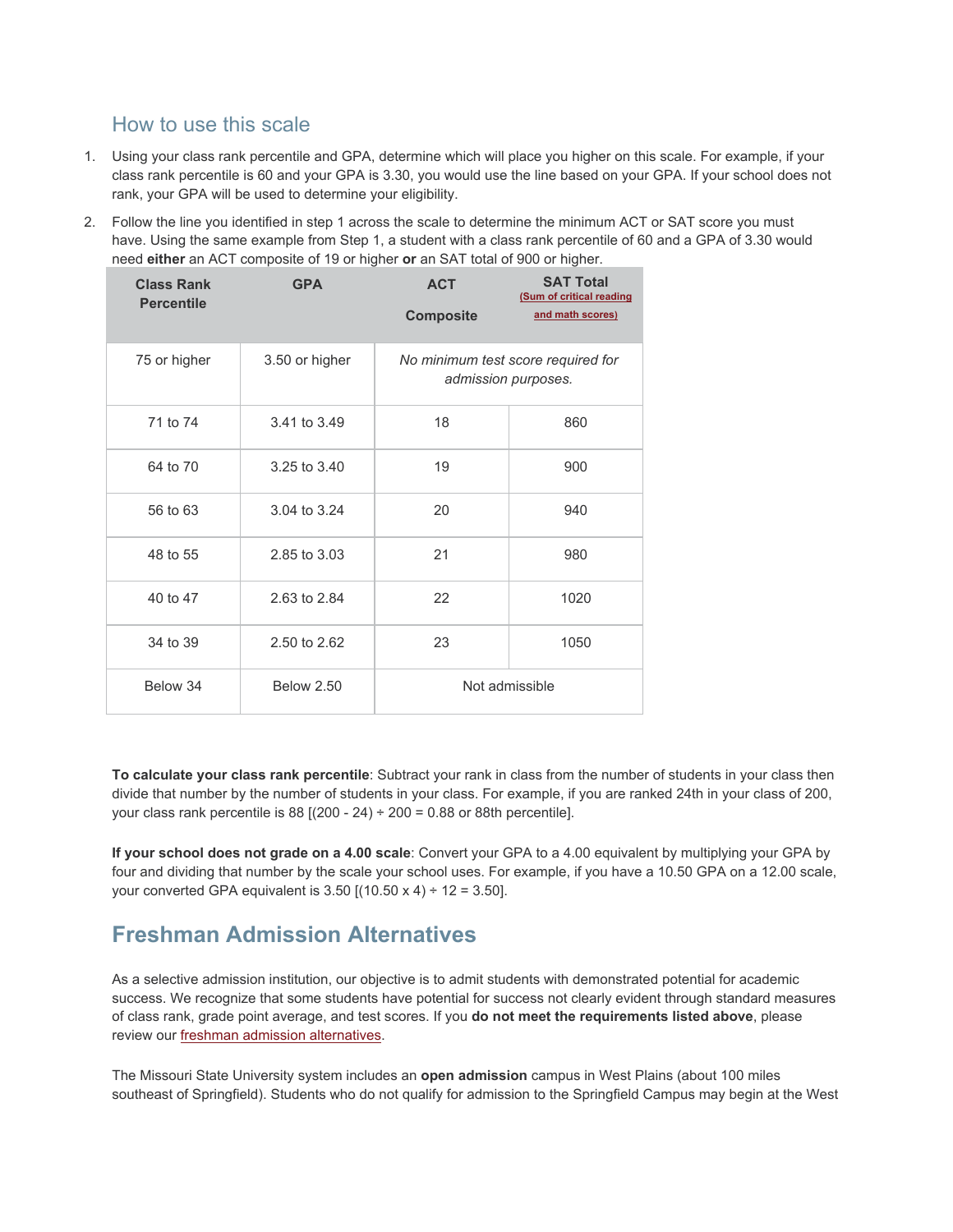Plains Campus, which offers programs that enable students to transfer seamlessly to Springfield. For information on the West Plains Campus, please visit [www.wp.missouristate.edu](http://www.wp.missouristate.edu/) or call 417-255-7955.

The university reserves the right to limit enrollment and to admit students on a space-available basis. Students are encouraged to apply early.

If you have any questions, please call the Office of Admissions at 417-836-5517 or 800-492-7900, or write to: Office of Admissions, Missouri State University, 901 S. National Ave., Springfield, MO 65897.

**Responsible vice president:** Vice President for Student Affairs

**Responsible office:** Office of Admissions

**Contact person in that office:** Director of Admissions

**Change approved by President:** TBD